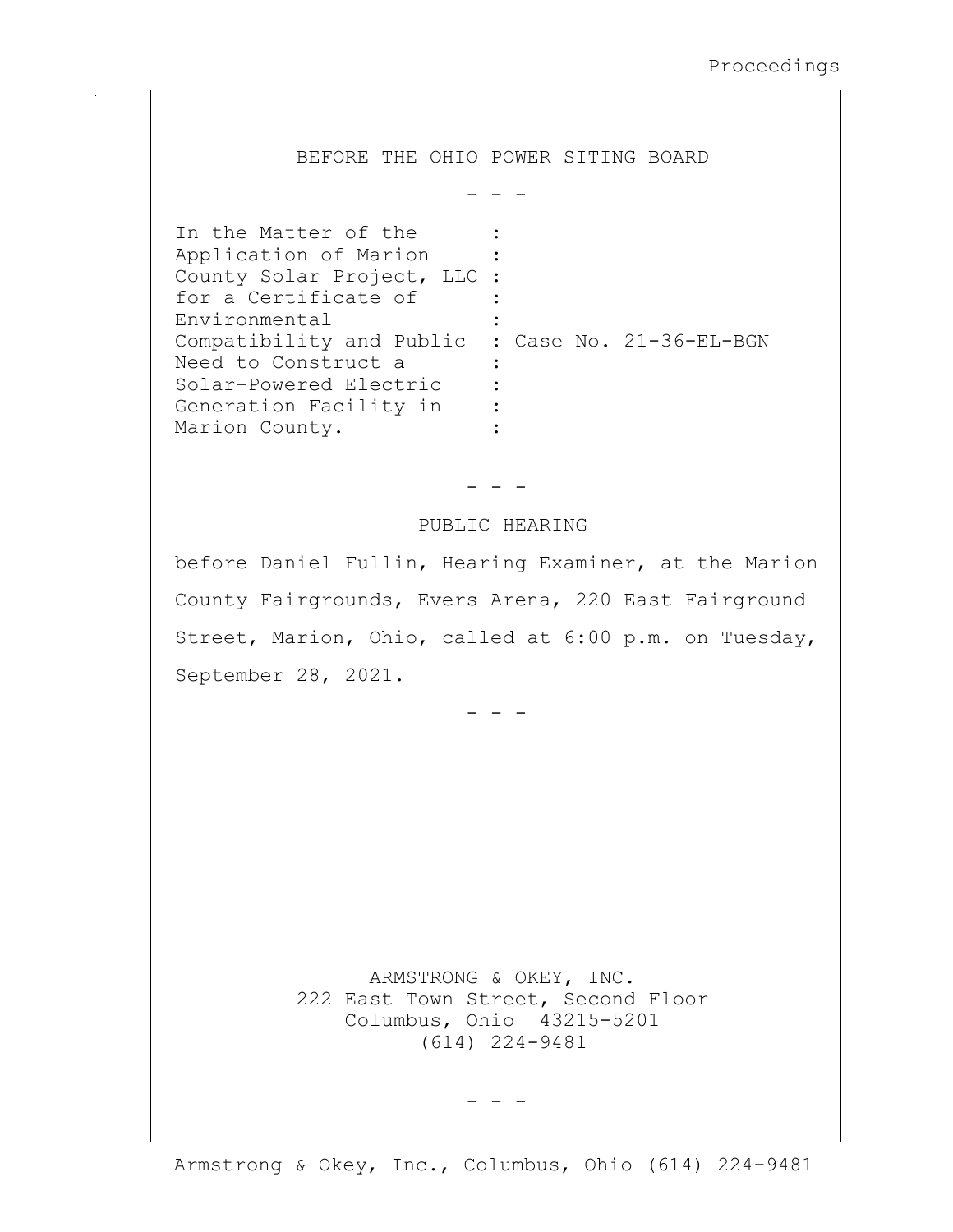| $\mathbf 1$    | APPEARANCES:                                                                             |
|----------------|------------------------------------------------------------------------------------------|
| $\mathbf{2}$   | Dickinson Wright, PLLC                                                                   |
| $\mathfrak{Z}$ | By Christine M.T. Pirik, Esq.<br>150 East Gay Street, Suite 2400<br>Columbus, Ohio 43215 |
| 4              | $614 - 744 - 2570$<br>cpirik@dickinsonwright.com                                         |
| 5              | On behalf of the Marion County                                                           |
| 6              | Solar Project.                                                                           |
| 7              |                                                                                          |
| $\,8\,$        |                                                                                          |
| $\mathsf 9$    |                                                                                          |
| 10             |                                                                                          |
| 11             |                                                                                          |
| 12             |                                                                                          |
| 13             |                                                                                          |
| 14             |                                                                                          |
| 15             |                                                                                          |
| 16             |                                                                                          |
| 17             |                                                                                          |
| $18\,$         |                                                                                          |
| 19             |                                                                                          |
| 20             |                                                                                          |
| 21             |                                                                                          |
| 22             |                                                                                          |
| 23             |                                                                                          |
| 24             |                                                                                          |
| 25             |                                                                                          |
|                |                                                                                          |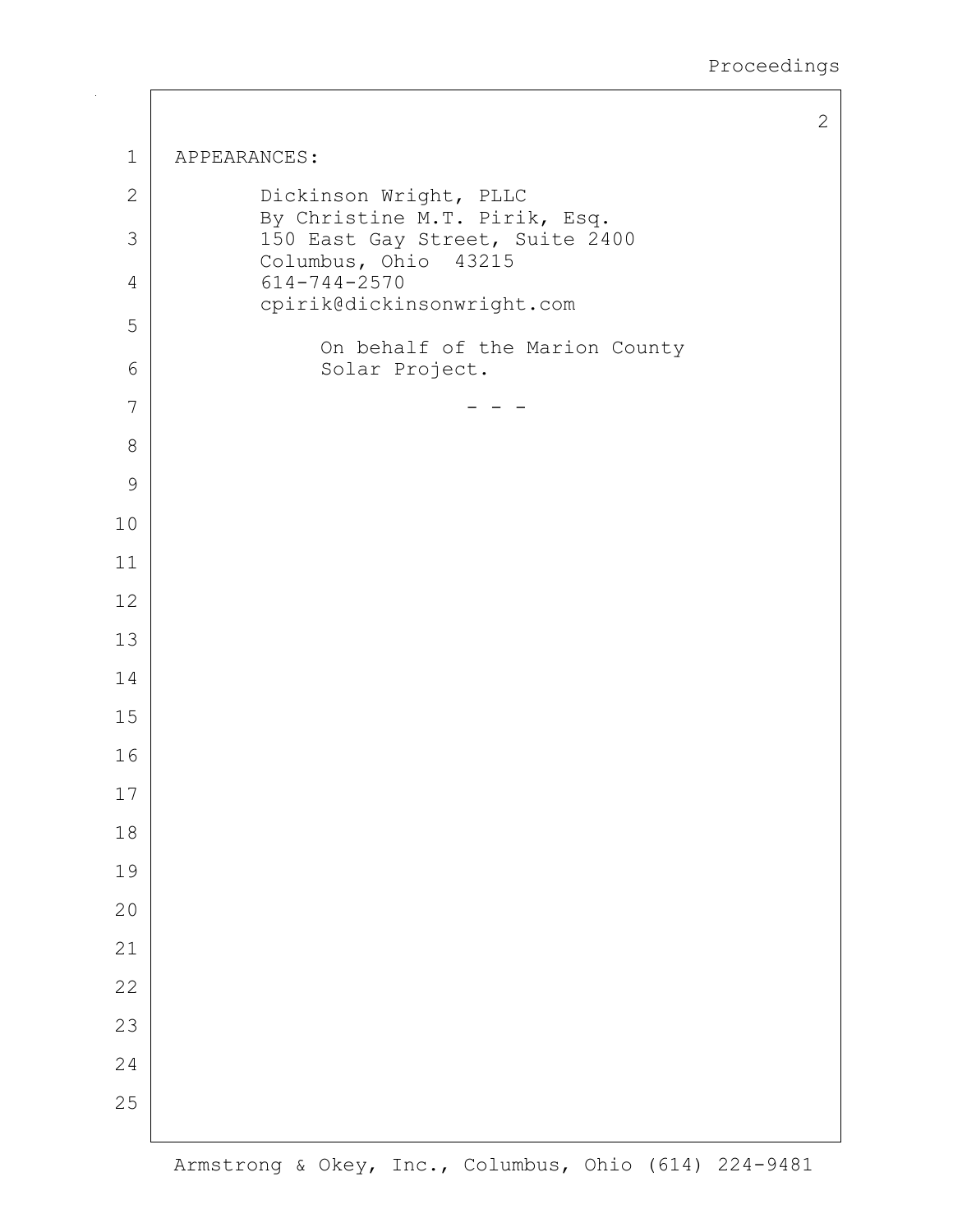|               |                                         |       |      | 3 |
|---------------|-----------------------------------------|-------|------|---|
| $\mathbf 1$   |                                         | INDEX |      |   |
| $\mathbf{2}$  |                                         |       |      |   |
| 3             | Witness                                 |       | Page |   |
| 4             | Ray Davis                               |       | 8    |   |
| 5             | Direct Testimony                        |       |      |   |
| 6             | Connie Thomas<br>Direct Testimony       |       | 11   |   |
| 7             | Lynn Thomas<br>Direct Testimony         |       | 11   |   |
| 8             |                                         |       |      |   |
| $\mathcal{G}$ | Jeremy Welch<br>Direct Testimony        |       | 12   |   |
| 10            | Matt Russell                            |       | 14   |   |
| 11            | Direct Testimony                        |       |      |   |
| 12            | Dominic Straquadine<br>Direct Testimony |       | 15   |   |
| 13<br>14      | Jeremy Hinkle<br>Direct Testimony       |       | 20   |   |
| 15            | Carl Neutzling<br>Direct Testimony      |       | 21   |   |
| 16            | Mike Huffman                            |       |      |   |
| 17            | Direct Testimony                        |       | 23   |   |
| 18            | Gus Comstock<br>Direct Testimony        |       | 24   |   |
| 19            | Jim Bauer                               |       | 26   |   |
| 20            | Direct Testimony                        |       |      |   |
| 21            | David Carnes<br>Direct Testimony        |       | 27   |   |
| 22            | Scott Stover<br>Direct Testimony        |       | 29   |   |
| 23            |                                         |       |      |   |
| 24            |                                         |       |      |   |
| 25            |                                         |       |      |   |

 $\sqrt{ }$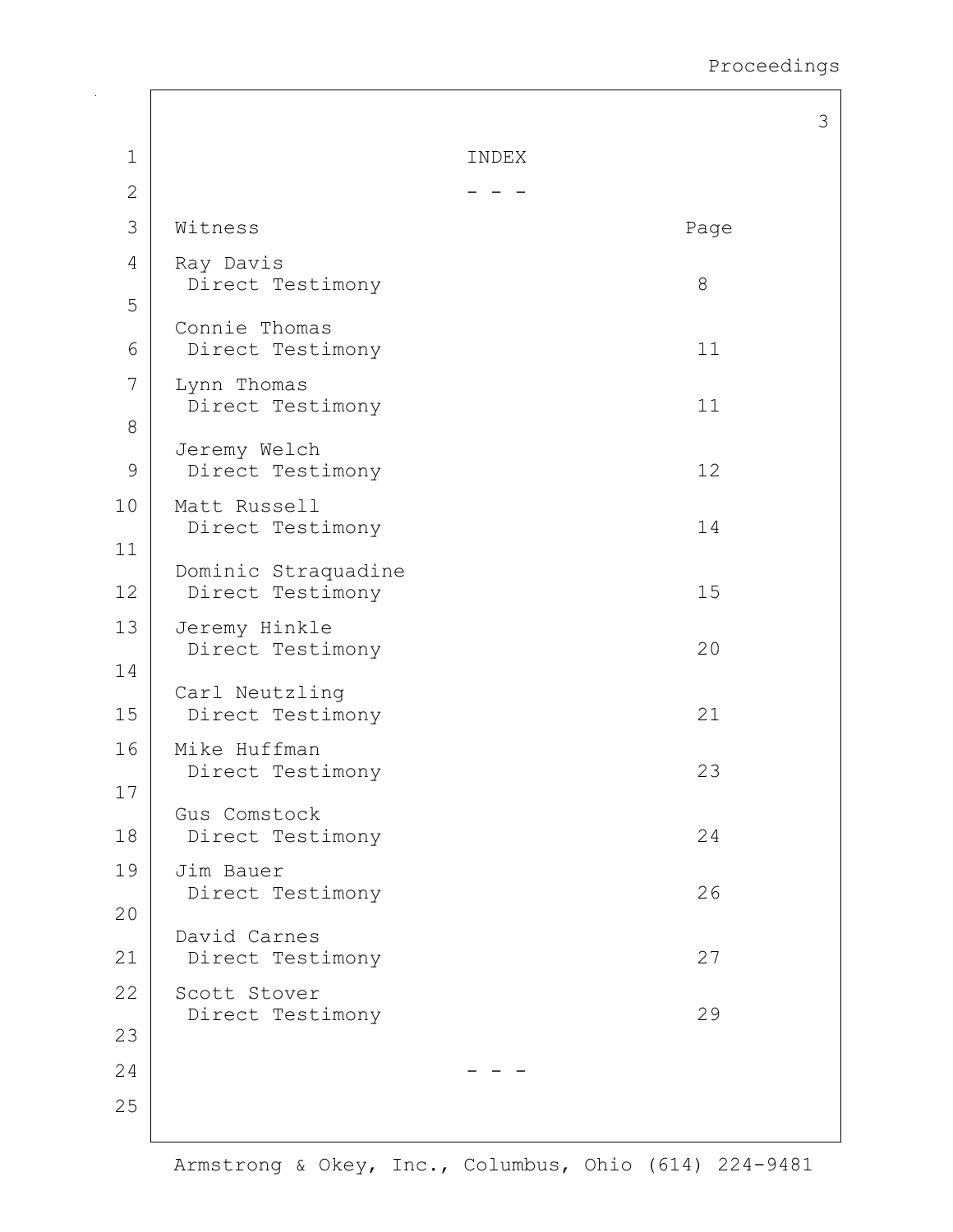|                                       | $\sqrt{4}$ |
|---------------------------------------|------------|
| $\mathbf{1}$                          |            |
| $\begin{array}{c} 2 \\ 3 \end{array}$ |            |
|                                       |            |
| $\frac{4}{5}$                         |            |
|                                       |            |
| $6\overline{6}$                       |            |
| $\overline{7}$                        |            |
|                                       |            |
| 8<br>9                                |            |
| $10$                                  |            |
| $11$                                  |            |
| $12\,$                                |            |
| 13                                    |            |
| $14$                                  |            |
| 15                                    |            |
| 16                                    |            |
| $17$                                  |            |
| $1\,8$                                |            |
| 19                                    |            |
| 20                                    |            |
| 21                                    |            |
| 22                                    |            |
| 23                                    |            |
| 24                                    |            |
| 25                                    |            |
|                                       |            |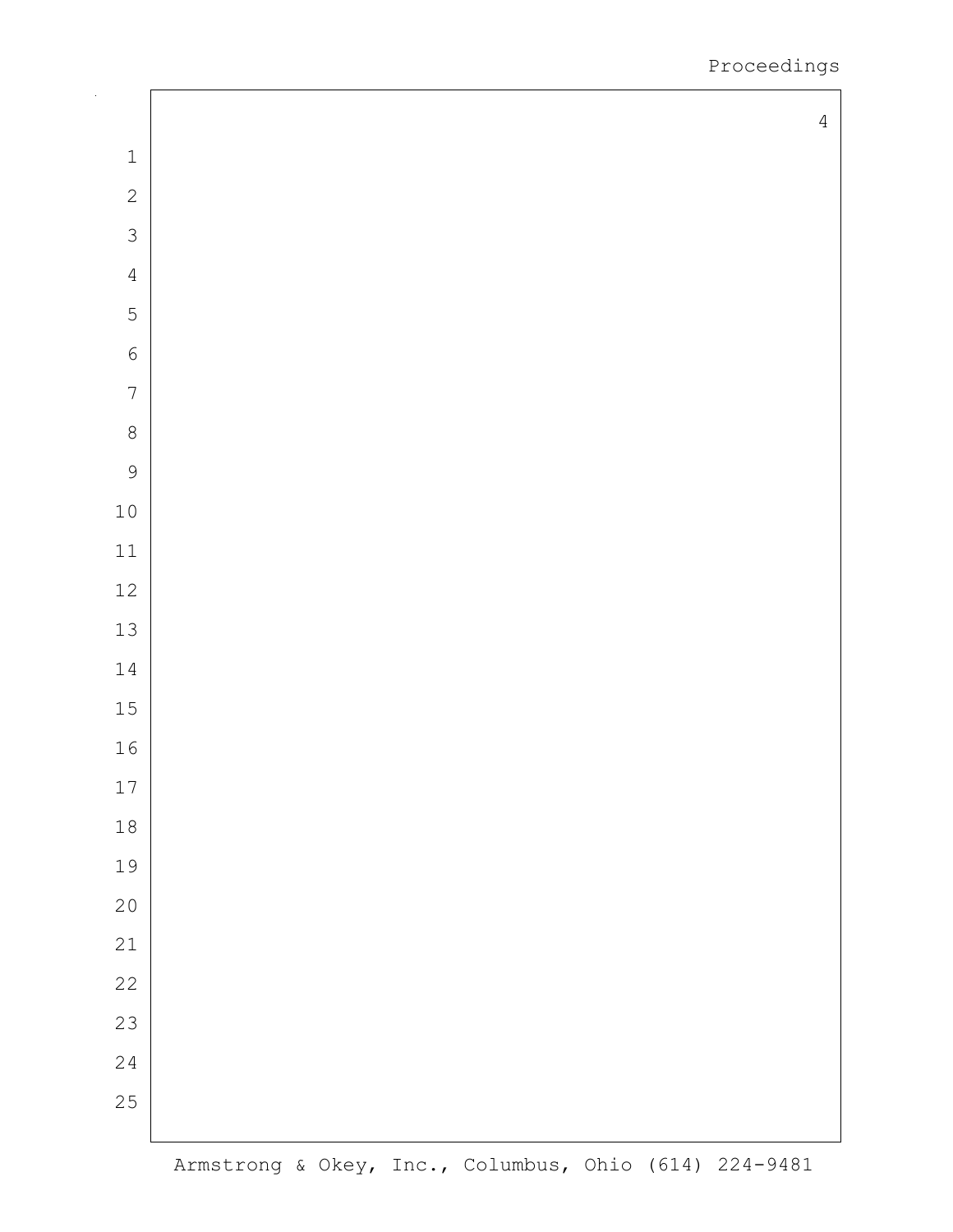5 1 Tuesday Evening Session, 2 September 28, 2021.  $3$   $-$  - -4 ALJ FULLIN: The Ohio Power Siting Board 5 has called for hearing at this time and place Case 6 No. 21-36-EL-BGN which is the Matter of the 7 Application of Marion County Solar Project, LLC for a 8 Certificate of Environmental Compatibility and Public 9 Need to Construct a Solar-Powered Electric Generation 10 Facility in Marion County. 11 | My name is Dan E. Fullin, F-U-L-L-I-N, 12 and I'm the Administrative Law Judge employee of the 13 | Board that's assigned to hear this case, and I would 14 also now like to have appearances on behalf of the 15 Applicant and any other parties of record in this 16 case. 17 MS. PIRIK: Thank you, your Honor. On 18 | behalf of the Marion County Solar Project, the law 19 | firm of Dickinson Wright by Christine Pirik, 130 East 20 Gay Street, Columbus, Ohio, 43215. 21 | ALJ FULLIN: Thank you. On behalf of the 22 Farm Bureau. 23 MR. ARNOLD: Thank you, your Honor, my 24 name is Gale, G-A-L-E, Arnold, A-R-N-O-L-D. I'm not  $25$  an attorney. I'm here to observe for our attorneys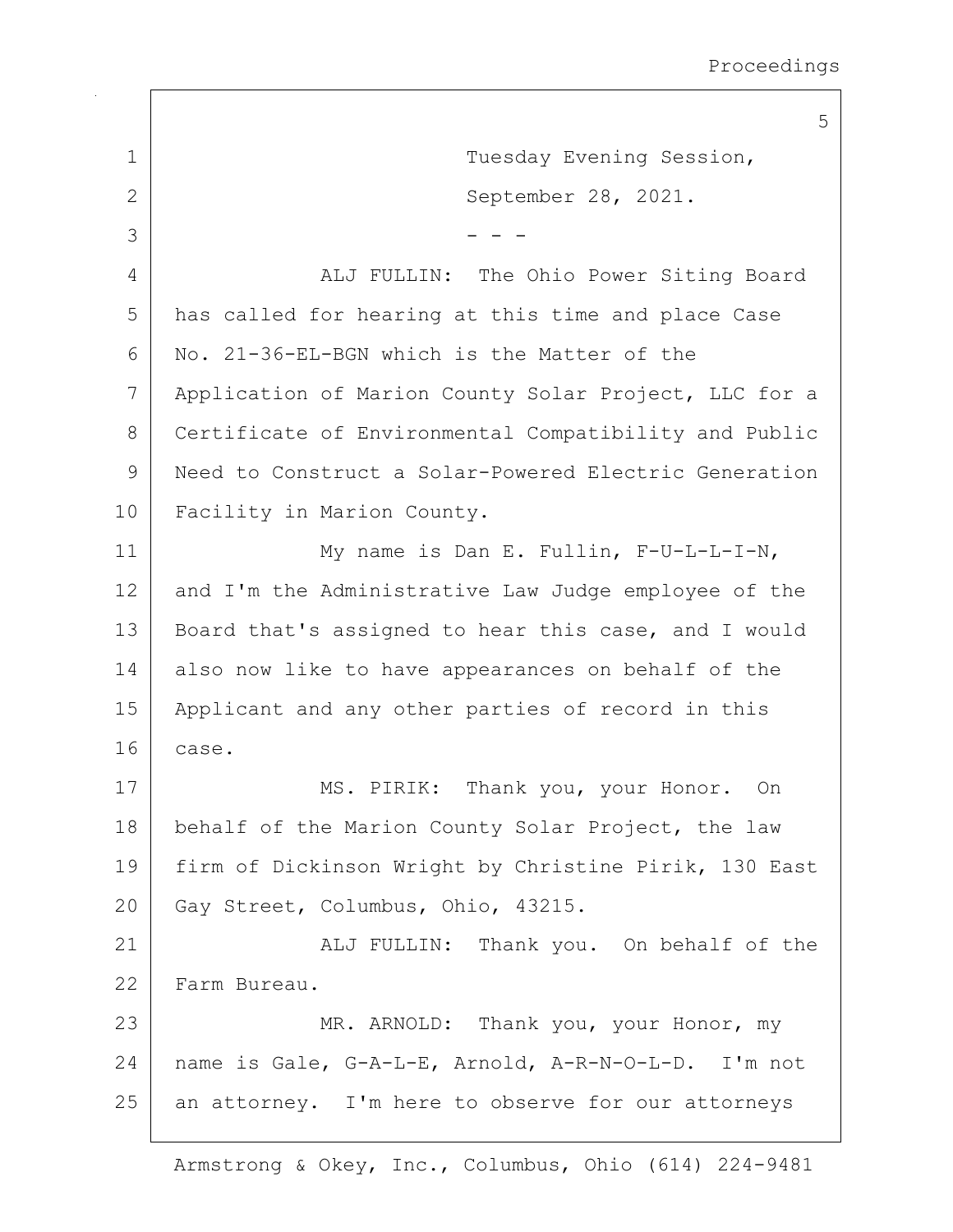1 and so will not be asking any questions, but please 2 let the record show I'm here to observe. 3 ALJ FULLIN: Thank you. And before I go 4 on, Miss Pirik, did you have anything else you wanted  $5$  to say in terms of introduction of you, the company 6 or the people that are here on behalf of the company, 7 anything that you want to say about that at this 8 point? 9 MS. PIRIK: Thank you, your Honor. I'd 10 | like to introduce Sean Flannery. If anyone has any 11 questions afterwards, I know Sean would be more than 12 willing to answer any questions that anyone would 13 have. 14 ALJ FULLIN: Thank you. And I'd also 15 like to add that we have two people besides myself 16 that are here from the Ohio Power Siting Board. Both 17 of them are over there by the doorway, Matt Butler on 18 | my left and John Colley. Again, they're here on 19 behalf of the Staff of the Board, and although the 20 purpose of today's hearing is to give public 21 testimony and it's not in a question and answer 22 format, to the extent members of the public do have 23 questions, after we're done or if we take a break or 24 during a break you could approach those two for 25 questions that you might have of them as Board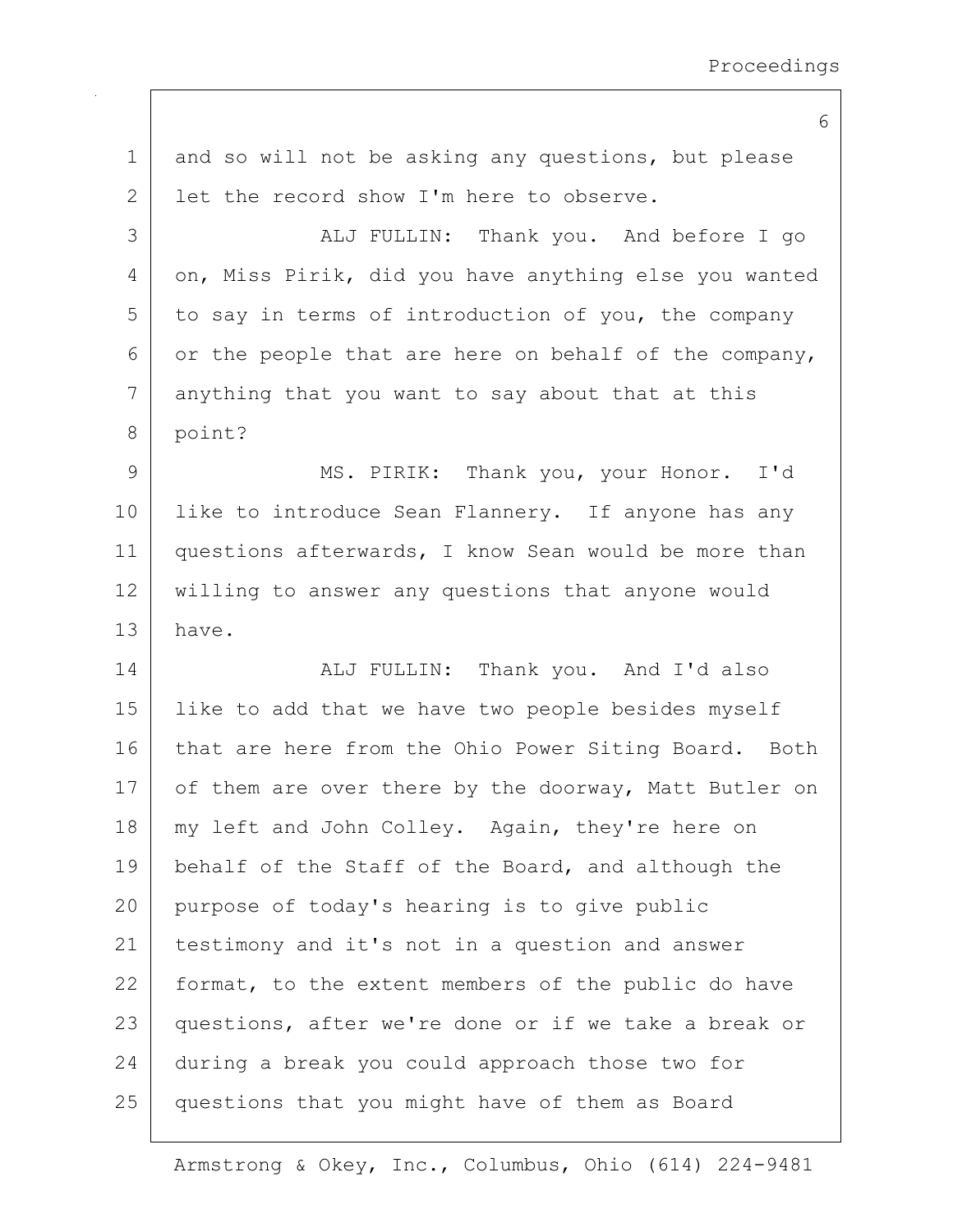1 | members in relation to this case.

| 2            | We're about to get started, but I wanted              |
|--------------|-------------------------------------------------------|
| 3            | to also add that this is a two-hearing process in     |
| 4            | this case. This is the local public hearing. The      |
| 5            | Board does this in all cases like this one.<br>The    |
| 6            | statute actually requires it that we come to the      |
| 7            | local area and allow for a local public hearing, and  |
| $8\,$        | the purpose, again, is to get input from the local    |
| $\mathsf{9}$ | community or members of the public at large to        |
| 10           | testify about the application. So that will be what   |
| 11           | this is about.                                        |
| 12           | On October the 28th, the Board in its                 |
| 13           | offices in Columbus will be holding a second hearing  |
| 14           | which will mainly be open to the public for viewing,  |
| 15           | but the purpose of that will be for the Board and the |
| 16           | Interveners to actually present their formal case to  |
| 17           | the Board for additional testimony from the Company   |
| 18           | in support of their application or the Interveners or |
| 19           | whatever their point of view on the application will  |
| 20           | be.                                                   |
| 21           | There's a record taken by a court                     |
| 22           | reporter at both of those hearings, and the           |
| 23           | Commission will consider any sworn testimony that's   |
| 24           | provided at either hearing. I'll be the Hearing       |
| 25           | Examiner at both hearings, and in this case, I'm the  |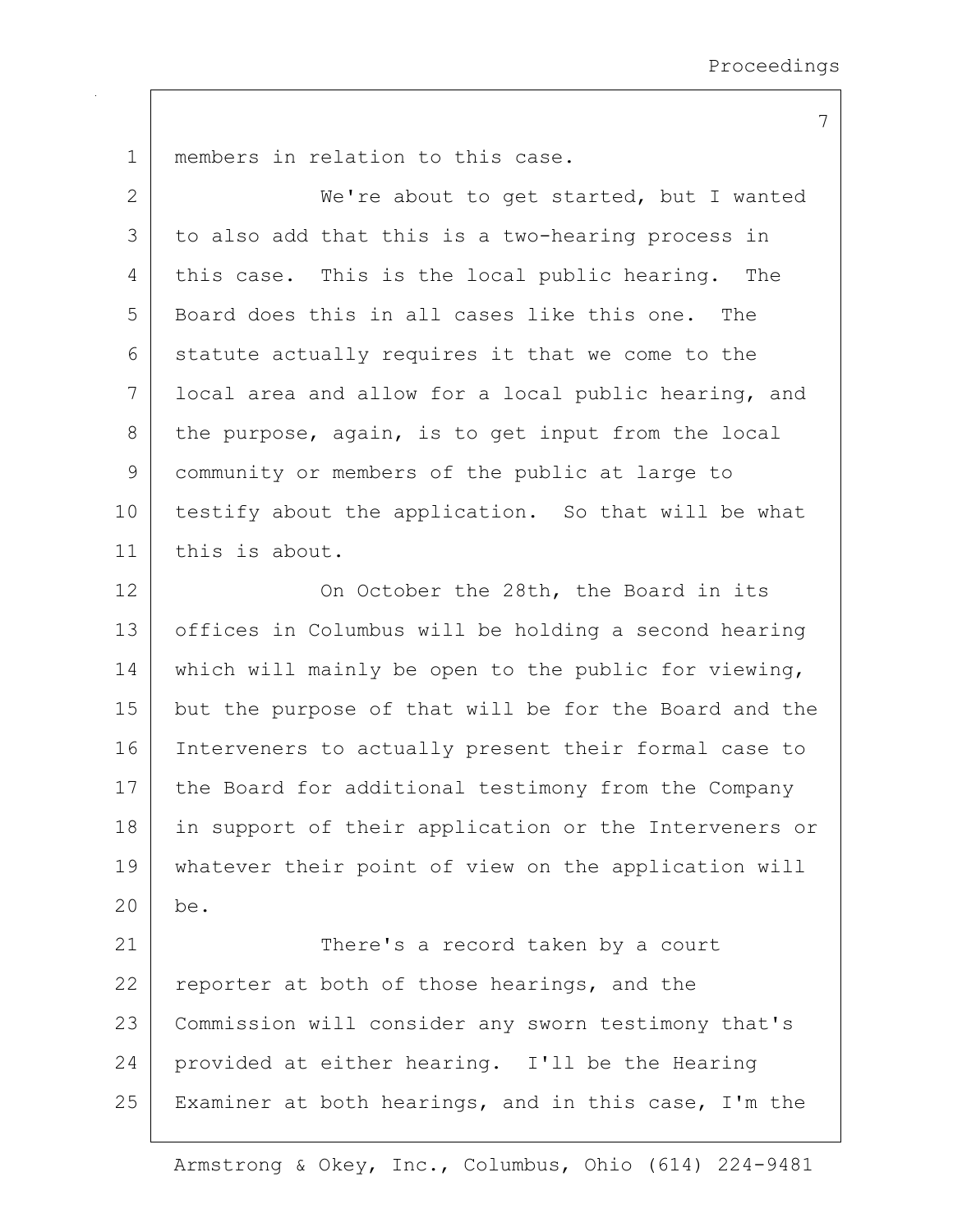1 only Administrative Law Judge that's assigned to this 2 | particular case.

3 | So I don't know if there's anything else 4 I meant to say by way of introduction but, again, 5 I'll emphasize we're here to hear from you, allow you 6 to provide sworn testimony if you want, and that will  $7$  really be the only thing that I'm allowing on the 8 record during the time that we are on the record with 9 the court reporter; however, when we take a break 10 when we are finished, there will be a chance for 11 | other conversation off the record with anybody that's 12 here.

13 So with that, I'd like to get started by 14 calling the first person that's listed on the sign-up 15 | sheet. One other thing I'll add is that even when I  $16$  get to the end of this list, my intention would be to 17 | find out if there's anyone else even by that stage of 18 the night who has a desire to testify. I would allow 19 another opportunity even if you didn't sign the 20 sign-up sheet. Again, there's no requirement of  $21$  that.

22 | Ch, and the other thing is that I may ask 23 questions of any witness that does testify, and 24 Miss Pirik on behalf of the applicant can ask any 25 questions. I'm sure the purpose of the questions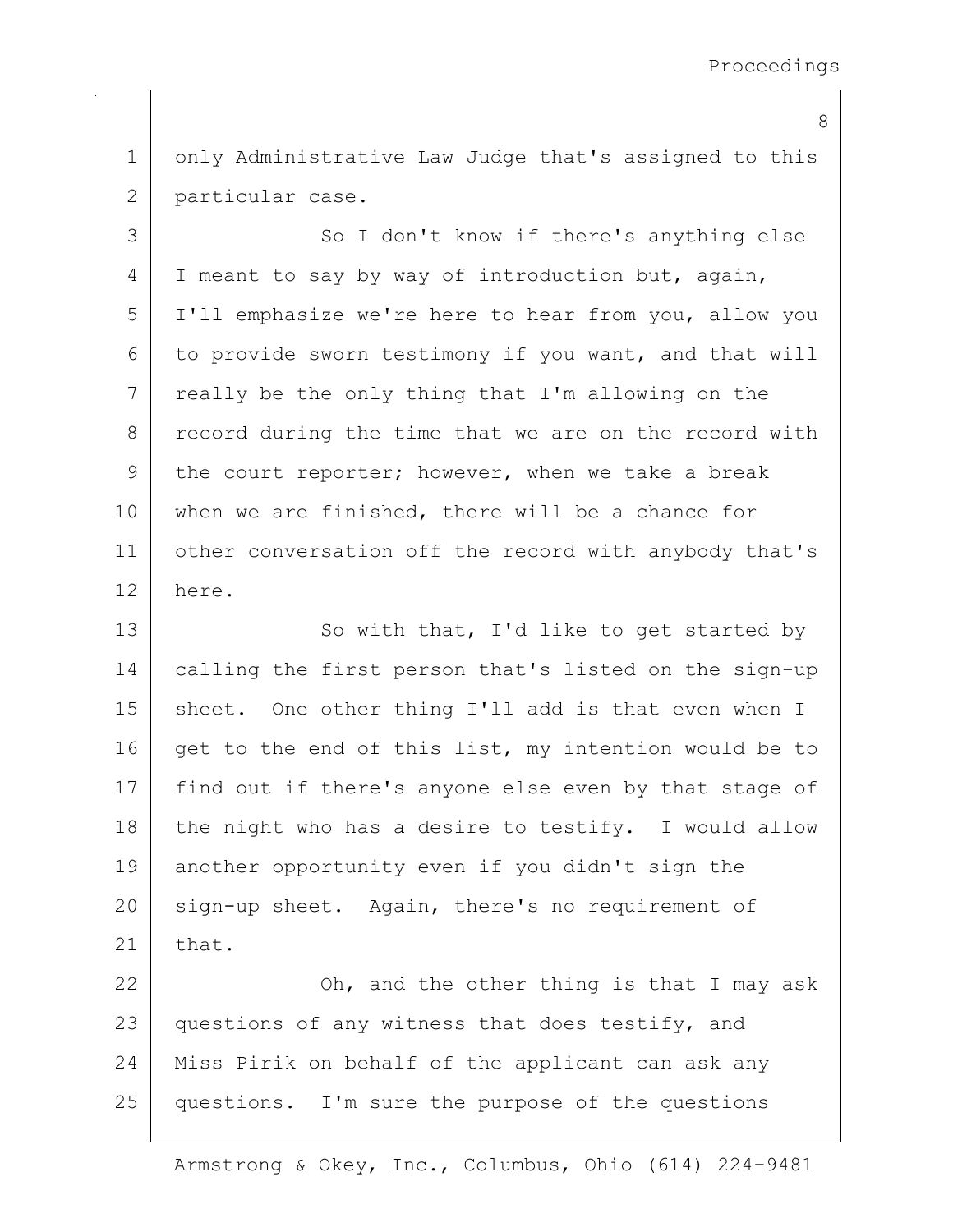9 1 | will help to get a complete record in this case so 2 the Board will have that to work from. 3 | And it's not designed to be argumentative 4 or anything other than a complete record, so that's 5 what I'm sure both me and Miss Pirik will be asking, 6 but that can happen. So, again, let me start by 7 calling the first person listed here, and I see it's 8 Ray Davis. 9 | The you'd like to testify, then let me ask 10 | you to stand to be sworn. 11 | (Witness placed under oath.) 12 | ALJ FULLIN: If you would begin by giving 13 | your name, spelling your name and giving your address 14 and/or any affiliation so that we have all of that on 15 the record.  $16$  - - -17 RAY DAVIS 18 | being first duly sworn, as prescribed by law, 19 testified as follows: 20 DIRECT TESTIMONY 21 MR. DAVIS: My name is Ray Davis, R-A-Y 22 D-A-V-I-S. I do not live in the project area. I've 23 | been commissioned to work in the project area. I am 24 President and partner of OGW Energy Resources. We're 25 a 14-year design build energy company with a focus on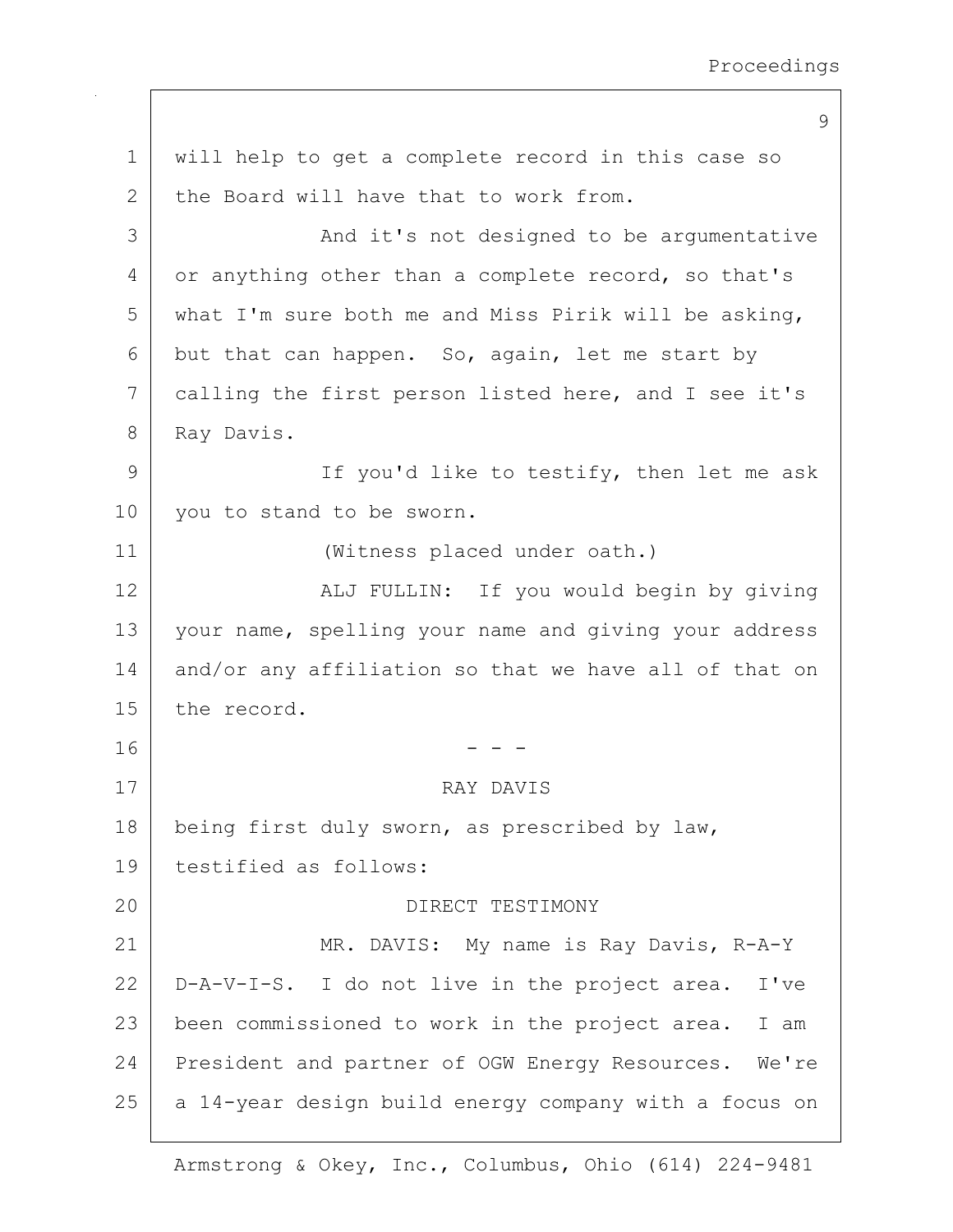1 solar and lighting. 2 There's two issues I'd like to address 3 | tonight. Number one, we've been commissioned by 4 Savion. This is the fifth time we've been 5 commissioned by them to do renewable energy good 6 neighbor programs for the surrounding homes 7 immediately near the solar project. 8 We've done very good work with them 9 before and proud to be able to say that we're going 10 to be bringing that to the Marion County school 11 project with Savion again. 12 Secondly, I'm very passionate about 13 | solar. We've been at this for 14 years. I have very 14 personal reasons as to why we got involved with 15 | solar. And suffice it to say that I'm championing 16 the cause of clean air for asthmatics that live in 17 | the State of Ohio. Many people don't know that 18 fossil fuel emissions cause CO2 sulfur dioxide -- 19 excuse me, SO2 sulfur dioxide particulates in our 20 air. 21 We are ranked second out of all 50 22 states, including all U.S. territories. The CDC says  $23$  that we have over 1 million asthmatics in the state. 24 There's a direct correlation to that, and I've seen 25 it firsthand. SO2 can be insidious for asthmatics.

Armstrong & Okey, Inc., Columbus, Ohio (614) 224-9481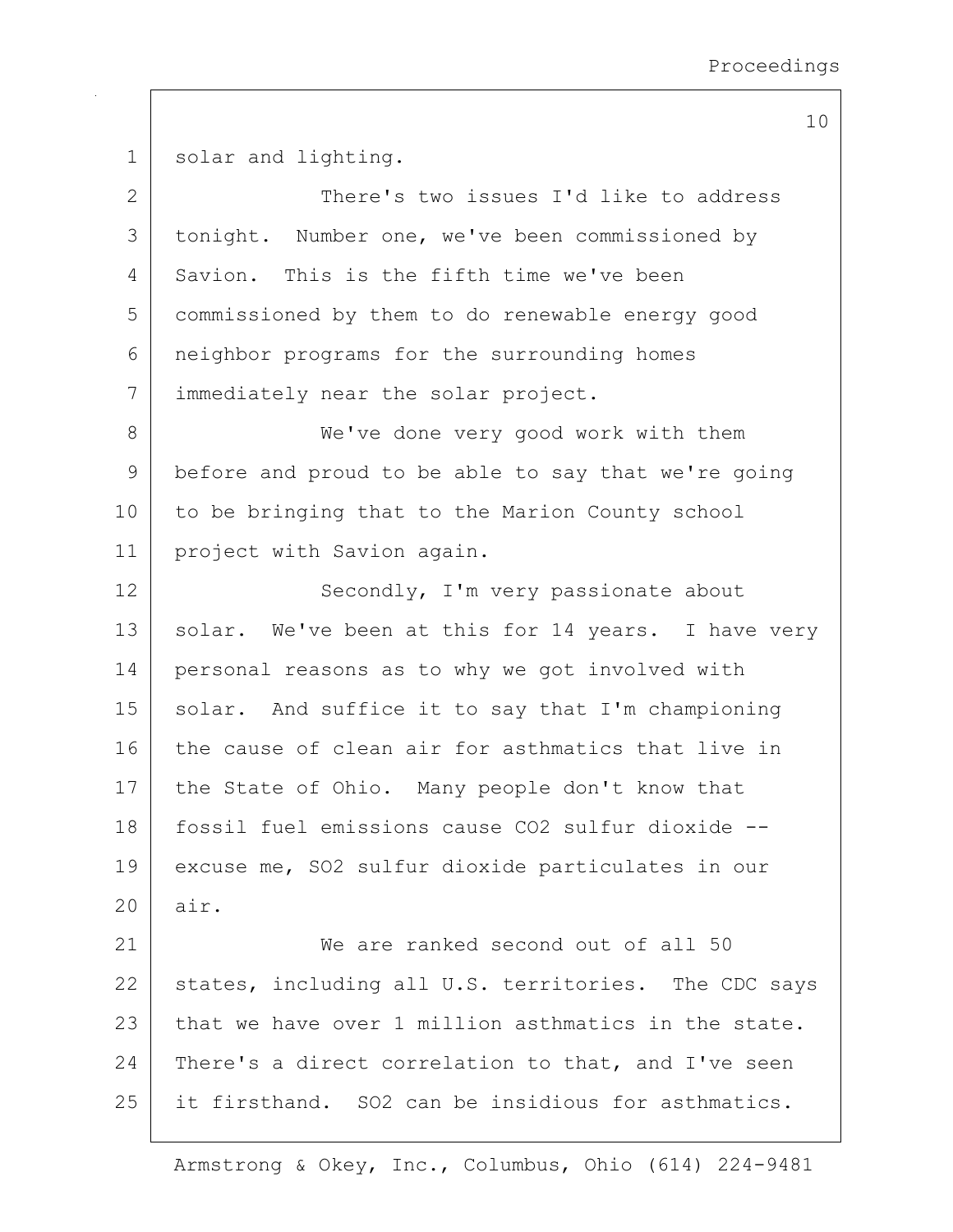11 1 It can cause allergic inflammation. It can cause 2 pulmonary distress. It can cause a lot of issues for 3 asthmatics. 4 We're told that we're going to the U.S. 5 Census Bureau because they're projecting we're going  $6$  to get over 400 million people within the next 30 7 years. We not only need more energy, but we need 8 more clean energy. With that, I give my wholehearted 9 personal recommendation for the project. I also give 10 | my recommendation from OGW Energy Resources. Thank 11 you. 12 ALJ FULLIN: Thank you. 13 Miss Pirik, do you have any questions? 14 MS. PIRIK: No, your Honor. 15 | ALJ FULLIN: I don't either. Thank you 16 very much for your testimony. 17 | T'll call the next witness. This looks 18 like a G... is it Connie Thomas? 19 | MS. THOMAS: Connie Thomas. 20 (Witness placed under oath.) 21 | ALJ FULLIN: You can begin and, again, 22 | we'd like you to give your name, spell your name, 23 give your address and any affiliation.  $24$  - - -25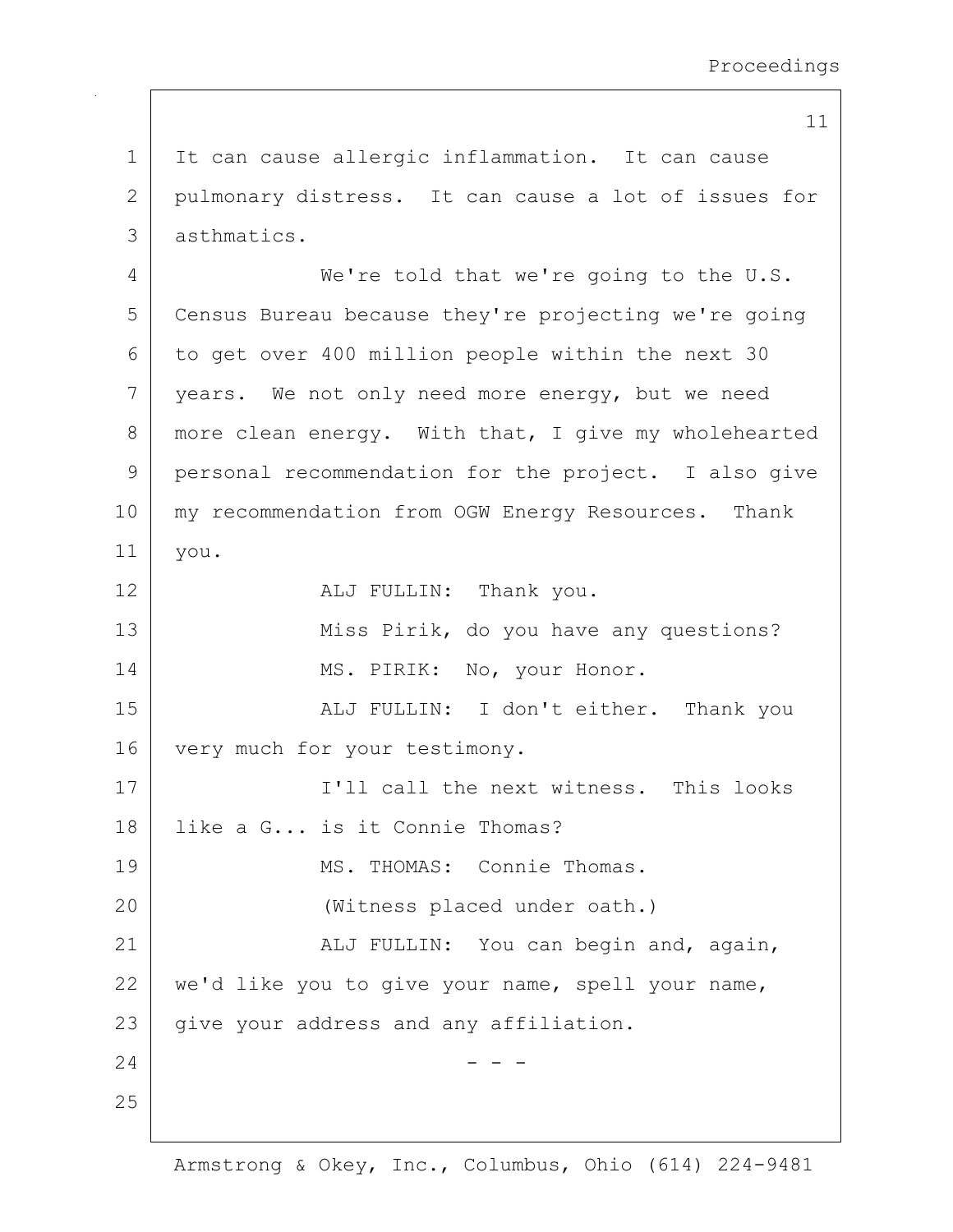12 1 CONNIE THOMAS 2 being first duly sworn, as prescribed by law, 3 | testified as follows: 4 DIRECT TESTIMONY 5 | MS. THOMAS: Connie, C-O-N-N-I-E, Thomas, 6 T-H-O-M-A-S. And I live at 510 Eveningside Circle. 7 I'm a resident of Marion city, and I'm just here to  $8$  say I am very happy to see solar and renewable energy 9 coming to Marion and our country, and I'm very 10 | pleased. Thank you. 11 | ALJ FULLIN: Thank you very much. 12 | MS. PIRIK: No, your Honor. 13 | ALJ FULLIN: No questions from me either. 14 Next I'm calling if I'm reading it 15 correctly it looks like Lynn Thomas. 16 MR. THOMAS: That's he. 17 | (Witness placed under oath.) 18 | ALJ FULLIN: Like the others, can you 19 give us your name and spell your name for the record. 20  $-$  - -21 LETTER THOMAS 22 being first duly sworn, as prescribed by law, 23 | testified as follows: 24 DIRECT TESTIMONY 25 MR. THOMAS: It's L-Y-N-N, Thomas,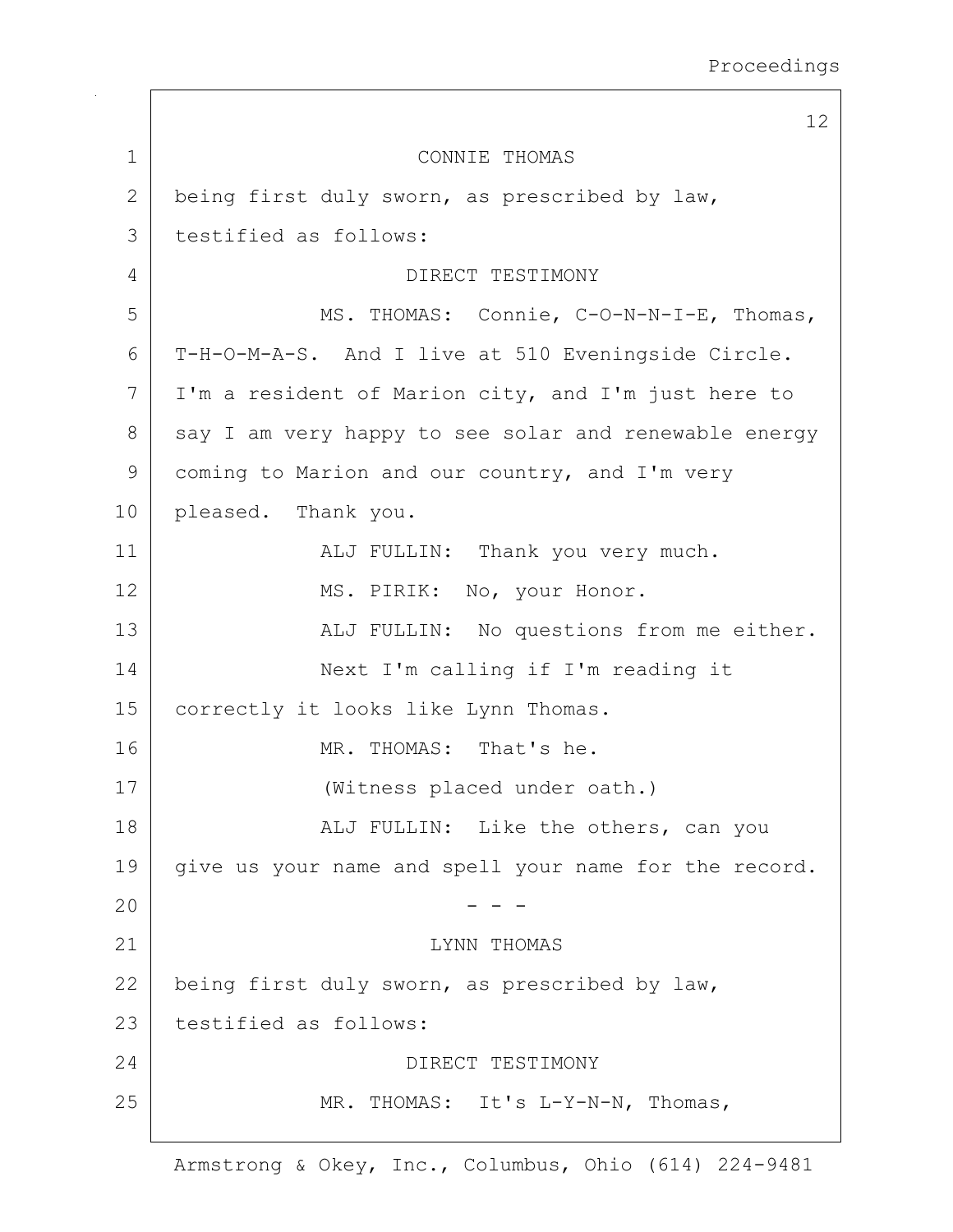|             | 13                                                    |
|-------------|-------------------------------------------------------|
| $\mathbf 1$ | T-H-O-M-A-S. I reside at 510 Eveningside Circle with  |
| 2           | my spouse, Connie, who just spoke, and I am a Marion  |
| 3           | Township Trustee. I'd just like to go on record to    |
| 4           | say that I personally support this project because    |
| 5           | we're going to get cleaner energy all the way, and    |
| 6           | the fact is I've been in several meetings with Savion |
| 7           | and questions have been answered. It's very           |
| 8           | positive. So I'll go on record in support of          |
| $\mathsf 9$ | bringing clean energy to Marion.                      |
| 10          | ALJ FULLIN: Thank you very much for your              |
| 11          | testimony.                                            |
| 12          | MS. PIRIK: No questions.                              |
| 13          | ALJ FULLIN: I don't have any questions.               |
| 14          | Thank you for your testimony.                         |
| 15          | The next one I'm calling, again I'm not               |
| 16          | too clear about the name, but I think it may be Jimmy |
| 17          | Welch.                                                |
| 18          | MR. WELCH: Jeremy.                                    |
| 19          | (Witness placed under oath.)                          |
| 20          | ALJ FULLIN: Like the others, identify                 |
| 21          | yourself for the record.                              |
| 22          |                                                       |
| 23          | JEREMY WELCH                                          |
| 24          | being first duly sworn, as prescribed by law,         |
| 25          | testified as follows:                                 |
|             |                                                       |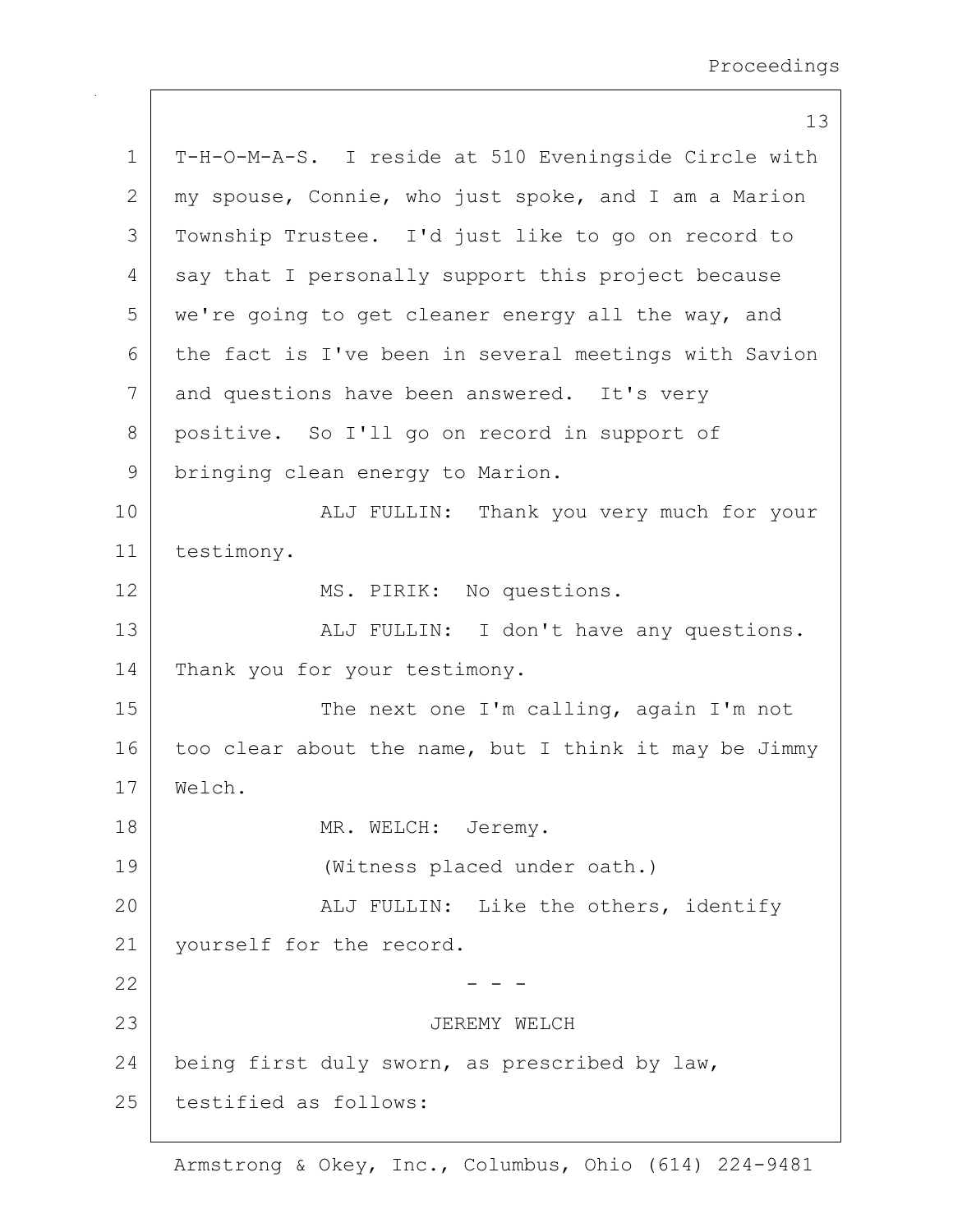14 1 DIRECT TESTIMONY 2 | MR. WELCH: Jeremy, J-E-R-E-M-Y, Welch, 3 W-E-L-C-H. I live at 3331 East Augusta Drive 4 Northwest, McConnellsville, Ohio. I do not live in  $5$  this county. I am a business rep with the Carpenters 6 Union; however, I do represent over 128 members who 7 do live in this area, and 317 live in surrounding 8 counties. 9 What this project could mean to those 10 members, they don't have to travel to Columbus to 11 work anymore. They can work here at home and get to 12 spend time with their families. They can buy gas 13 | here. They can have lunches here at the restaurants. 14 They get to spend their tax dollars here. 15 What this project could mean is more tax 16 revenue for the community, better schools, more 17 police officers, more fire departments, better roads. 18 This is a great project for everyone and it's going 19 to benefit the entire community, not just Savion, not  $20$  just the contractors, not just the carpenters who are 21 | working on that project but everybody who lives here. 22 This is a great opportunity, and I'll 23 just put out there that things like this don't happen 24 very often. This is a good thing for you guys. 25 | Don't let it pass by. The Carpenters Union fully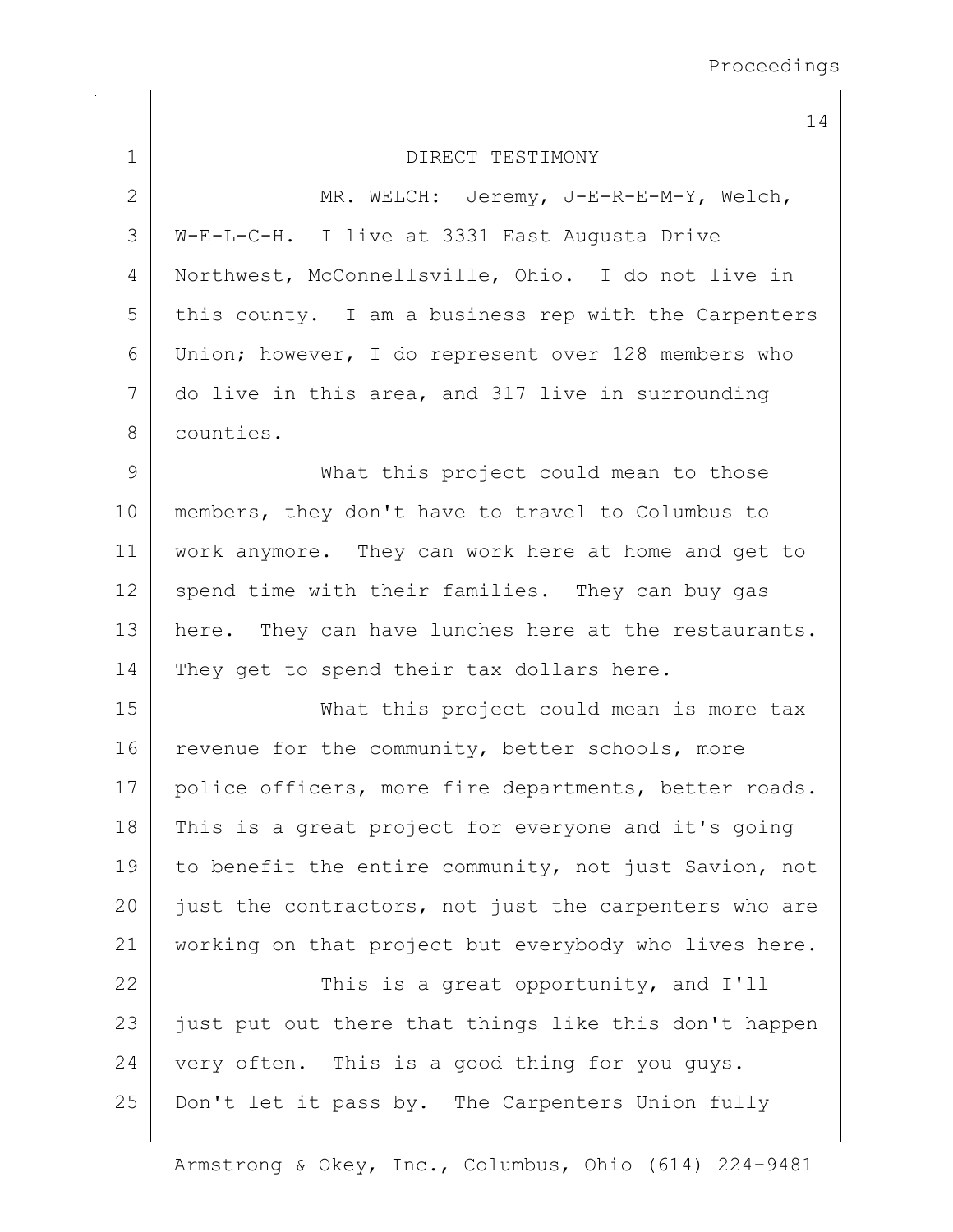15 1 supports this project. 2 ALJ FULLIN: Thank you. 3 | MS. PIRIK: No questions. 4 ALJ FULLIN: No questions from either of 5 | us. Thank you for your testimony. 6 Next on the list is... I'm having trouble  $7$  with the first name but the last name  $-$ 8 MR. RUSSELL: Matt Russell. 9 ALJ FULLIN: Yes, okay. 10 | (Witness placed under oath.)  $11$  - - -12 MATT RUSSELL 13 | being first duly sworn, as prescribed by law, 14 testified as follows: 15 DIRECT TESTIMONY 16 MR. RUSSELL: I am Matt Russell, M-A-T-T  $17$  R-U-S-S-E-L-L. I live at 5012 Cryodon, 18 C-R-Y-O-D-O-N, Boulevard North, Columbus, Ohio. Like 19 Jeremy, I'm a business rep for the Carpenters Union.  $20$  I do not live in this area, but we have many members 21 that live in this area that are coming to Columbus to 22 work, and the important thing about this is it's 23 | going to give other people who need employment a 24 chance to go start out at \$18 an hour as a first year 25 | apprentice and work on this project and possibly go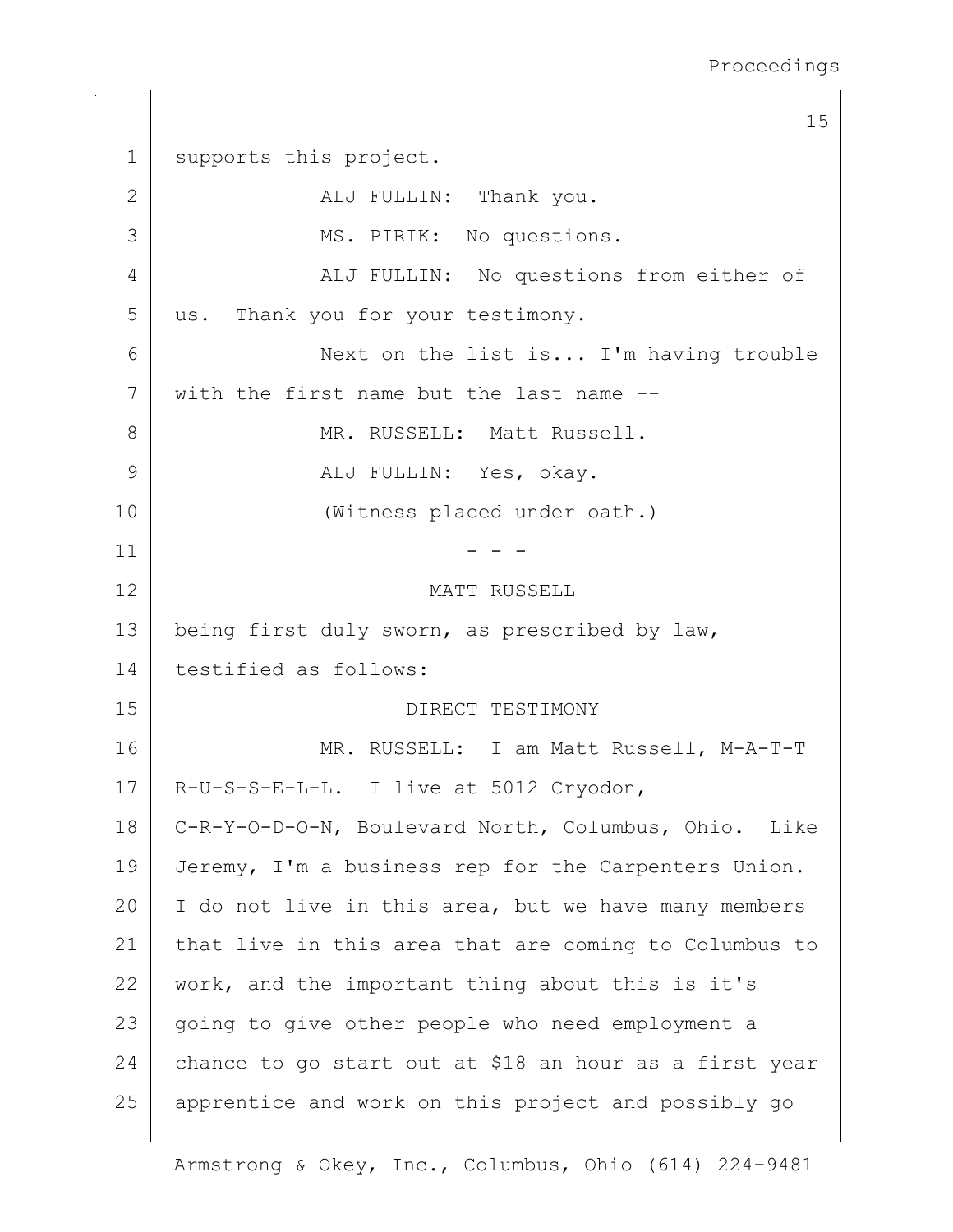1 to other projects and work and have a career in any 2 skilled trade that's installing these solar panels. 3 | Like Jeremy said, it's a good 4 opportunity, not only for our members who stay and 5 work in the community they live in and put their 6 money back into the community they live in, but it's 7 also a good opportunity for individuals coming out of 8 high schools, anybody that's unemployed to get a good 9 job in a good skilled trade. 10 The state recognizes this program, and 11 | it's starting out at \$18 an hour, so that's pretty 12 good for somebody who is needing employment to put 13 | money back into their community, and it's local, so I 14 just believe this is a good project. And like Jeremy 15 | said, don't let it pass you by. Thank you. 16 | THE REALLY FULLIN: Thank you for your 17 testimony. 18 MS. PIRIK: No questions. 19 | ALJ FULLIN: No questions from either of 20 us. 21 Next on the list is Dominic Straquadine. 22 (Witness placed under oath.)  $23$  - - -24 DOMINIC STRAQUADINE 25 being first duly sworn, as prescribed by law,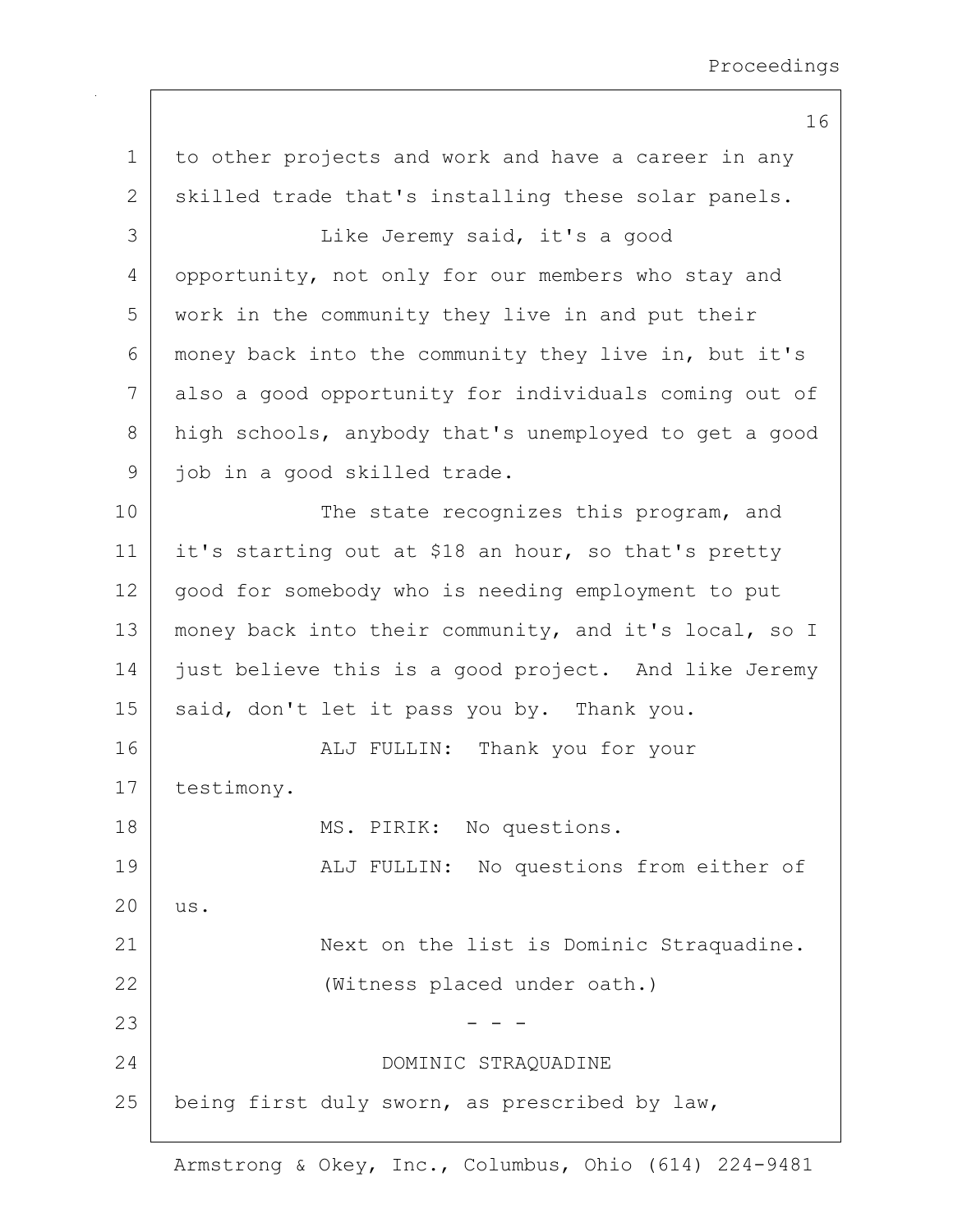17 1 testified as follows: 2 DIRECT TESTIMONY 3 | MR. STRAQUADINE: My name is Dominic, 4 D-O-M-I-N-I-C, Straquadine, S-T-R-A-Q-U-A-D-I-N-E. I 5 | live at 3938 Kellesthorpe Drive, 6 K-E-L-L-E-S-T-H-O-R-P-E, Drive, Apartment E in 7 Columbus, Ohio, 43230. 8 Sood evening and thank you. My name 9 | again is Dominic Straquadine. As a Marionaire, I'm 10 encouraged to know that green energy has found a home 11 | here. I grew up in Grandview Estates and graduated 12 | from Ridgedale in 2015. After attending Ridgedale, I 13 went to George Mason University and got my degree in 14 Environmental Studies and found my passion in working 15 | to improve communities. 16 The following is an overview of my 17 findings during a cursory review of the material 18 presented in the application and made available 19 | through industry data and academic review. 20 | Environmental Impacts. Many have 21 concerns relating to the environment with projects 22 | like these because of potential for clearcutting and 23 damage to habitat and species; however, due to the 24 data provided by the project team, this will not  $-$ 25 there will be minimum clearing of land and minimal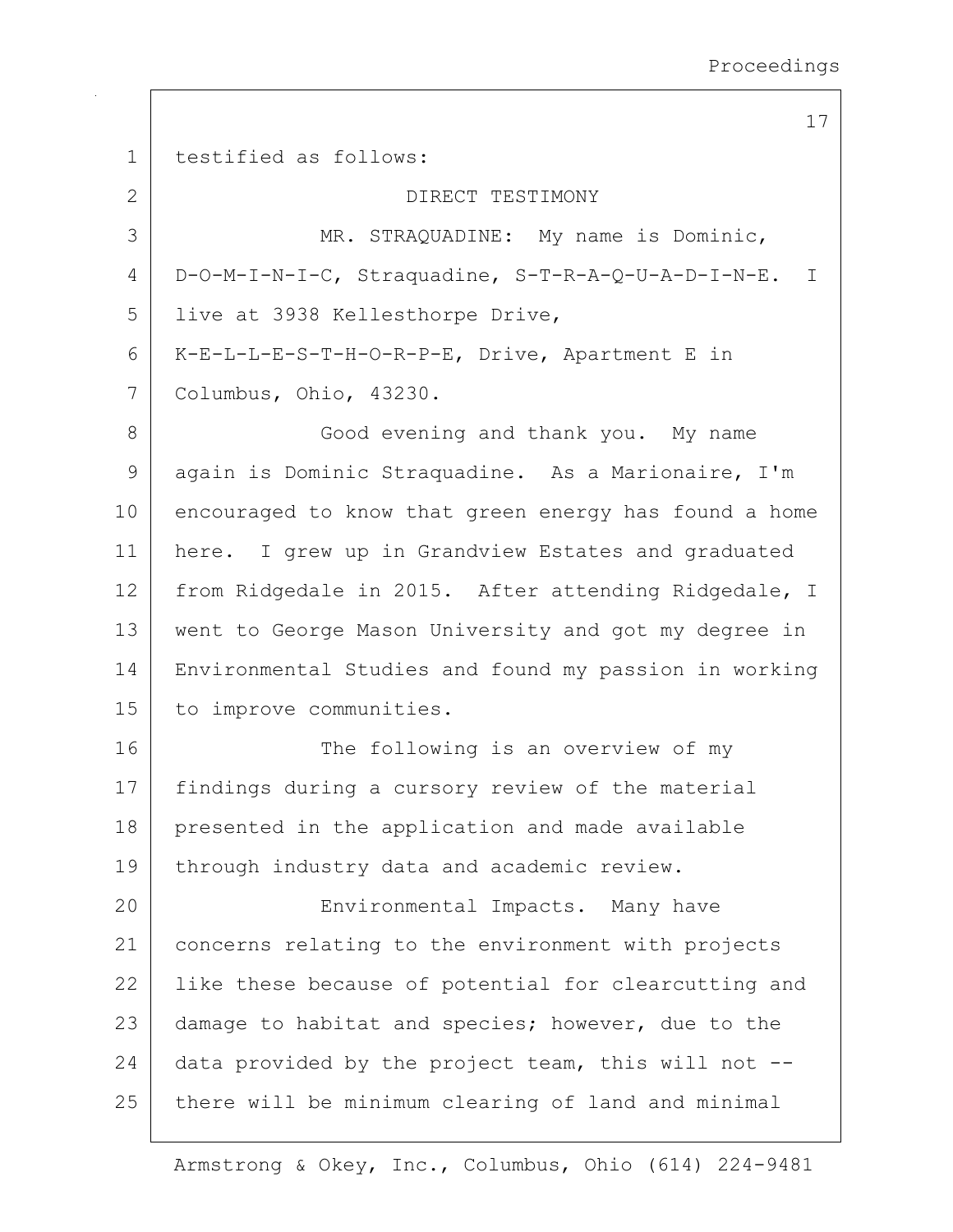1 damage to waterways.

| $\overline{2}$ | And to work toward mitigating the                     |
|----------------|-------------------------------------------------------|
| 3              | potential dangers to waterways, the project team has  |
| 4              | worked to acquire and is working on developing plans  |
| 5              | for those. But there needs to be infrastructure and   |
| 6              | understanding of waste disposal for solar panel life  |
| 7              | cycles. It's also key to understand the planned       |
| $8\,$          | obsolescence cycle of this technology and the         |
| $\mathsf 9$    | economics associated.                                 |
| 10             | Economic Impact. Marion and the                       |
| 11             | surrounding community have a lot to gain from this    |
| 12             | project. Ridgedale alone stands to gain \$350,000 a   |
| 13             | year over the course of the project with Marion       |
| 14             | Township also earning around \$140,000. Jobs, there   |
| 15             | are approximately 350 jobs that will be added in Ohio |
| 16             | with half of them being added in Marion County.       |
| 17             | The payments of the project will be made              |
| 18             | into places like Ridgedale and the township because   |
| 19             | they have agreements with these entities as a result  |
| 20             | of the tax abatements issued to the project team.     |
| 21             | These monies and these jobs created are investments   |
| 22             | within the community and something to be celebrated.  |
| 23             | Siting. There are many concerns that can              |
| 24             | be associated with siting on this project including   |
| 25             | visual impairments. And even though it's not a big    |
|                |                                                       |

Armstrong & Okey, Inc., Columbus, Ohio (614) 224-9481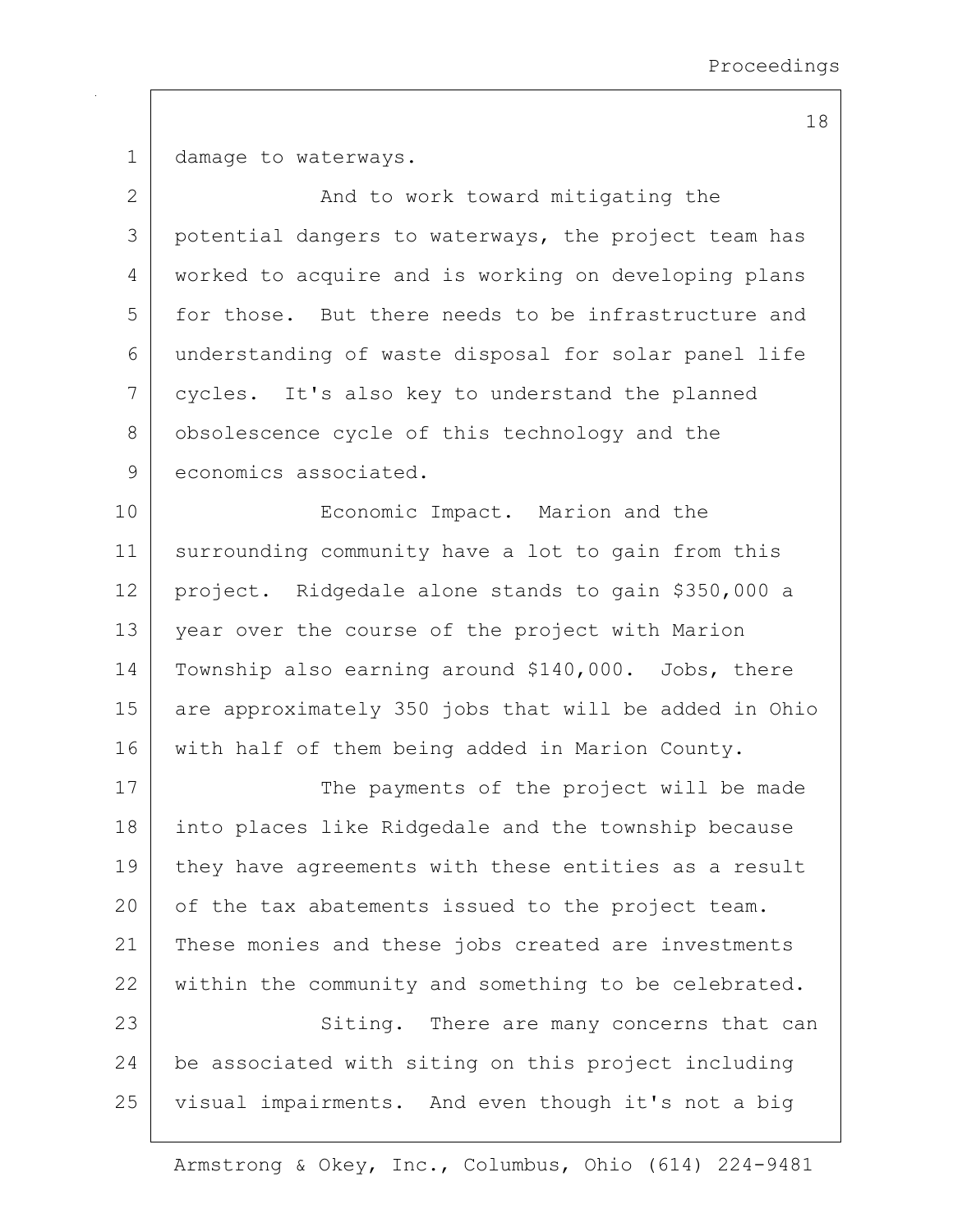1 | wind turbine, it is still a pretty large mechanized 2 structure that spans a great deal of land, so it is 3 recommended to the project team that vegetative 4 screenings are put in place to reduce visual 5 impairments while protecting energy output.

6 | Another concern is the viability of 7 farmland after the project is done. So it is 8 recommended to the project team as well that nutrient 9 rich vegetation be planted over the course of the 10 project.

11 Engagement. Projects fail or succeed 12 based on public support throughout the country, and 13 Senate 52 makes that a reality in Ohio. The 14 | community outreach framework should be more robust 15 and expansive to allow for community engagement and 16 understanding of concepts and impacts related to the 17 | project.

18 | The Mand in conclusion, as renewable energy 19 projects become more prevalent, Marion can chart a 20 path forward and be a mark of the future for the 21 area. To ensure the reputation and success of this 22 project and others, Savion must remain committed to  $23$  the values of honesty, openness and transparency in 24 order to connect with and understand the community. 25 Allow me to close with this: Just as we

Armstrong & Okey, Inc., Columbus, Ohio (614) 224-9481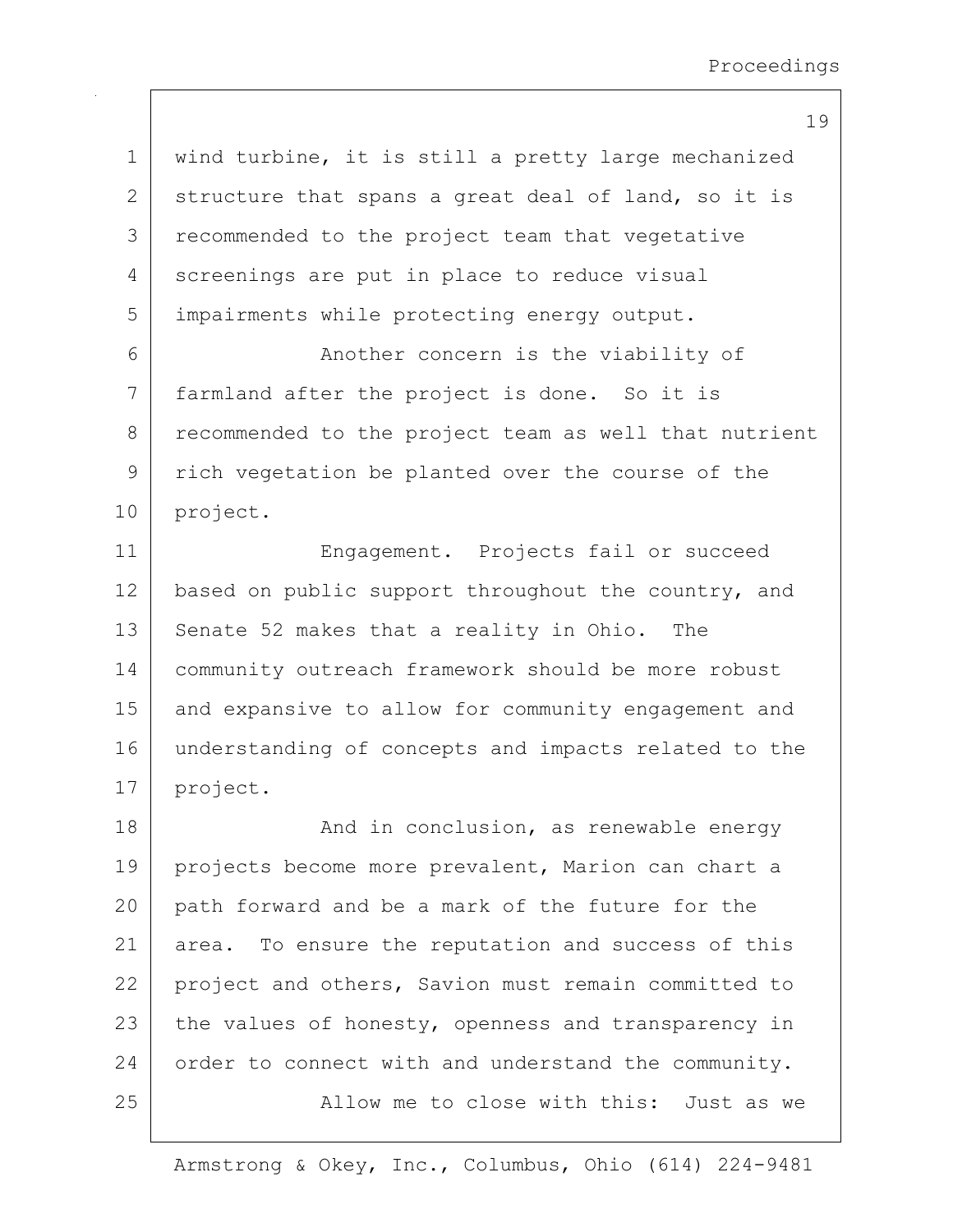1 don't plant a tree for ourselves but for future 2 generations, we should be just as responsible in 3 developing viable energy models today for our 4 tomorrow. Thank you. 5 | ALJ FULLIN: Thank you. I think I have 6 one question. In your testimony you had several 7 places you said it is recommended. Am I to 8 understand that it's your recommendation that you're 9 citing? 10 MR. STRAQUADINE: Correct. Its 11 recommendation is based off of the research that I 12 did, and allow me to note that you can find the more 13 | full report of this filed with the Ohio Power Siting 14 Board. 15 ALJ FULLIN: Is it filed within this  $16$  case? 17 | MR. STRAQUADINE: Yes, I just submitted 18 it today. 19 | ALJ FULLIN: Okay. I did read the file 20 before I came today and I'm not sure that I noticed 21 it, but you said you filed it today, so I'll be 22 | looking for it. Okay. Any other questions? 23 MS. PIRIK: No. 24 ALJ FULLIN: Thank you. Next, Jeremy 25 Hinkle.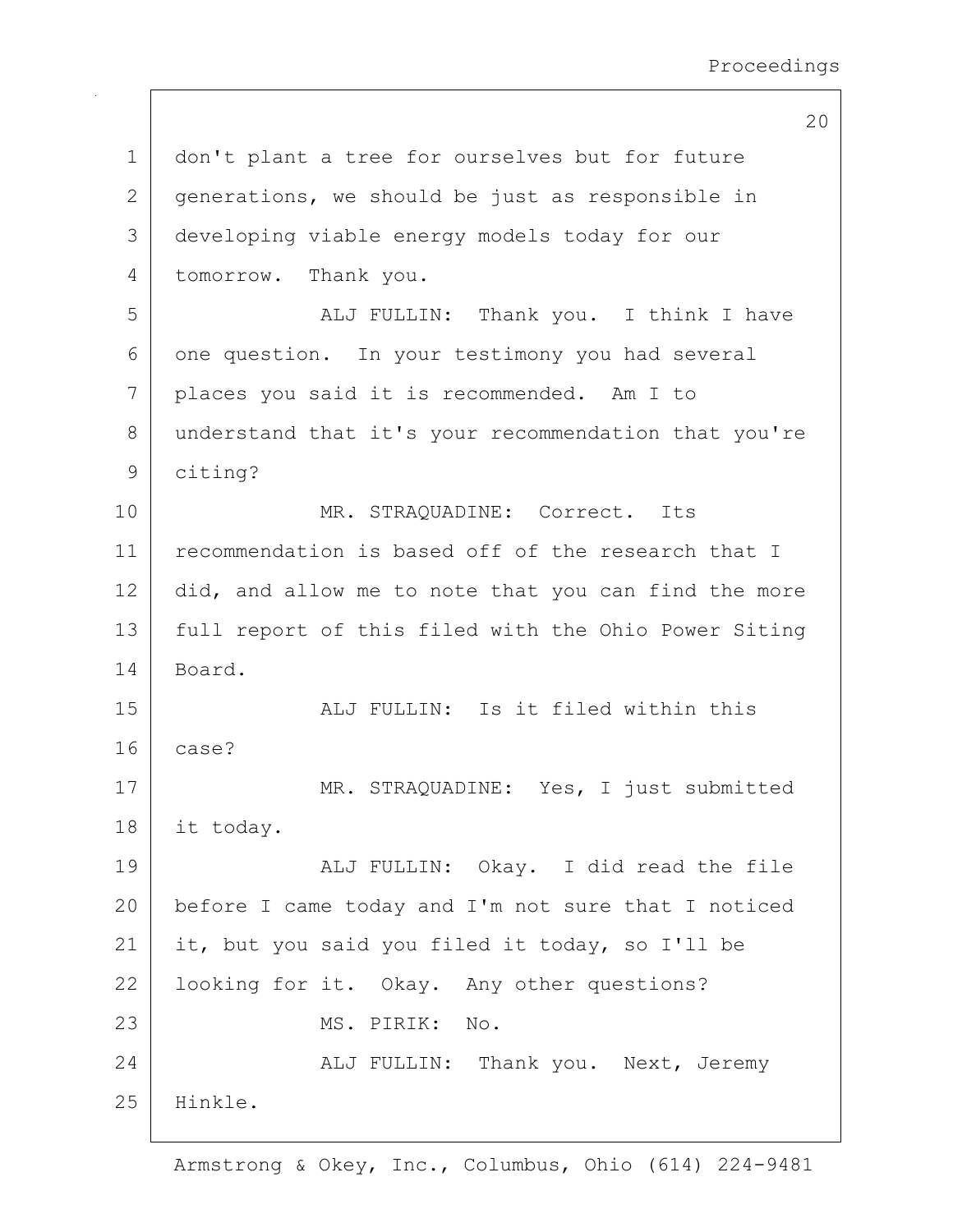|               | 21                                                   |
|---------------|------------------------------------------------------|
| 1             | (Witness placed under oath.)                         |
| $\mathbf{2}$  |                                                      |
| 3             | JEREMY HINKLE                                        |
| 4             | being first duly sworn, as prescribed by law,        |
| 5             | testified as follows:                                |
| 6             | DIRECT TESTIMONY                                     |
| 7             | MR. HINKLE: My name's Jeremy Hinkle,                 |
| 8             | J-E-R-E-M-Y H-I-N-K-L-E, and I'm with Local 18,      |
| $\mathcal{G}$ | operating engineers, and the address is 1188 Dublin  |
| 10            | Road, Columbus, Ohio, 43215, and I'll give this to   |
| 11            | you when I'm done.                                   |
| 12            | On behalf of the Operating Engineers                 |
| 13            | Local 18, I'm here to support the approval of the    |
| 14            | Marion County Solar Project. The Operating Engineers |
| 15            | are individuals who operate heavy equipment such as  |
| 16            | bulldozers, excavators, backhoes, forklifts and so   |
| 17            | The roads and bridges you drive on are most<br>on.   |
| 18            | likely built by members of Local 118 along with our  |
| 19            | fellow union tradesmen and women.                    |
| 20            | Although we do not have an agreement                 |
| 21            | signed which Marion County Solar, LLC to perform the |
| 22            | work associated with this project, our local         |
| 23            | signatory contractors will secure this work, thus    |
| 24            | providing our membership with numerous employment    |
| 25            | opportunities. In turn, high paying jobs, health     |
|               |                                                      |

 $\mathbf{I}$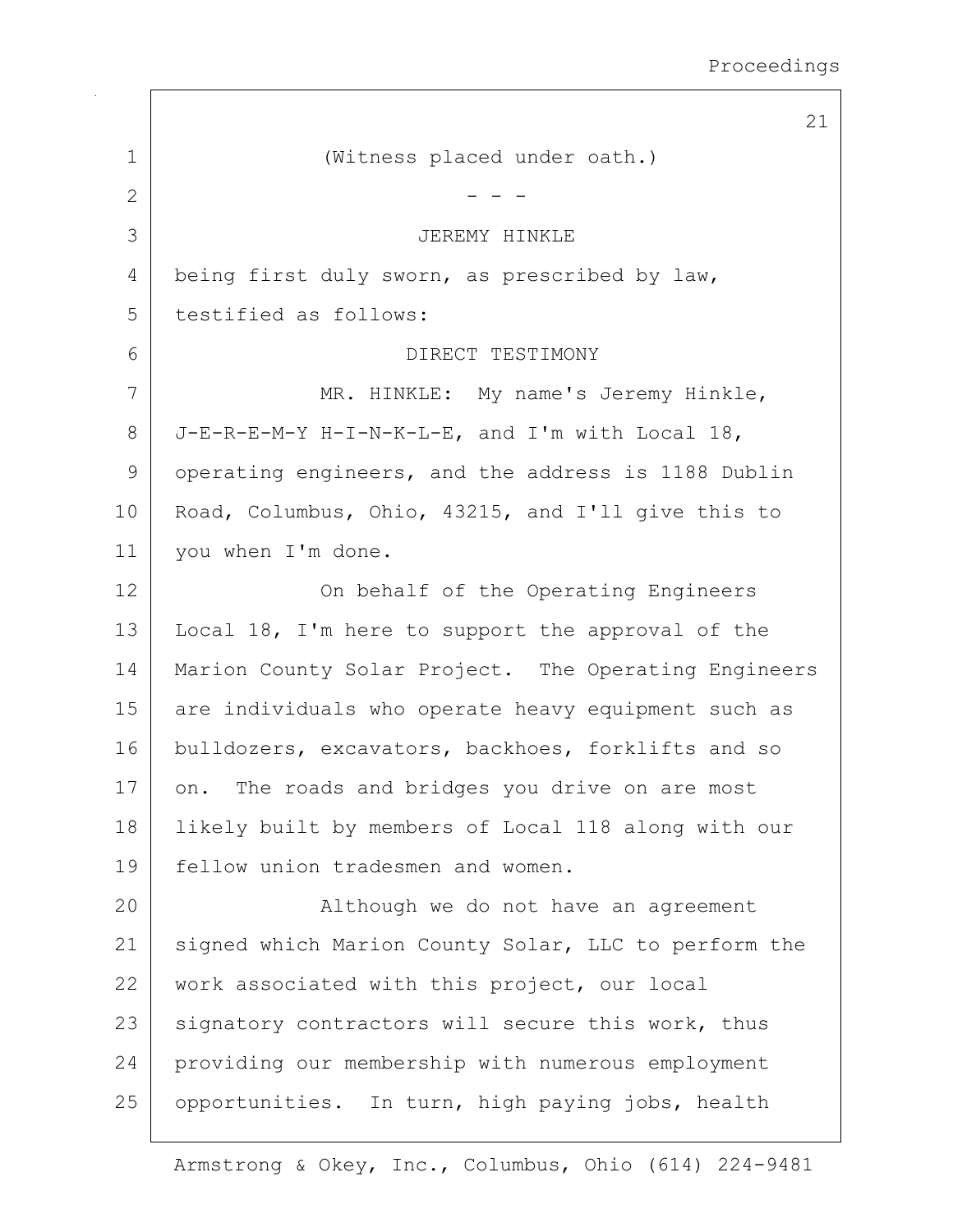1 care benefits, apprenticeship programs may continue 2 to grow because of the solar industry. 3 If approved, the Marion County Solar will 4 | not only create jobs, but you can expect the economic 5 impact, additional tax money and clean energy for 6 Ohio as a result of this project. We encourage the 7 Ohio Power Siting Board to support the jobs of the 8 men and women of Local 18 by approving the Marion 9 County Solar. 10 | THE REALLY RESERVIES AND REALLY READ ALLY THANK YOU. Any questions? 11 I don't have any questions. 12 Before I call the next person, I want to 13 just ask everyone to keep in mind that the reporter 14 is good at what she does, but I would like everyone 15 to try to slow down a little bit. I'm hearing some 16 pretty quick speaking. I might even been doing it 17 | myself, but let's all try to relax a little bit and 18 | slow it down just a little bit. 19 Next I'm going to call Carl Neutzling. 20 (Witness placed under oath.) 21  $- - -$ 22 CARL NEUTZLING 23 | being first duly sworn, as prescribed by law, 24 testified as follows: 25 September 25 September 25 September 25 September 25 September 25 September 25 September 25 September 26 September 26 September 26 September 26 September 26 September 26 September 26 September 26 September 26 September 2

Armstrong & Okey, Inc., Columbus, Ohio (614) 224-9481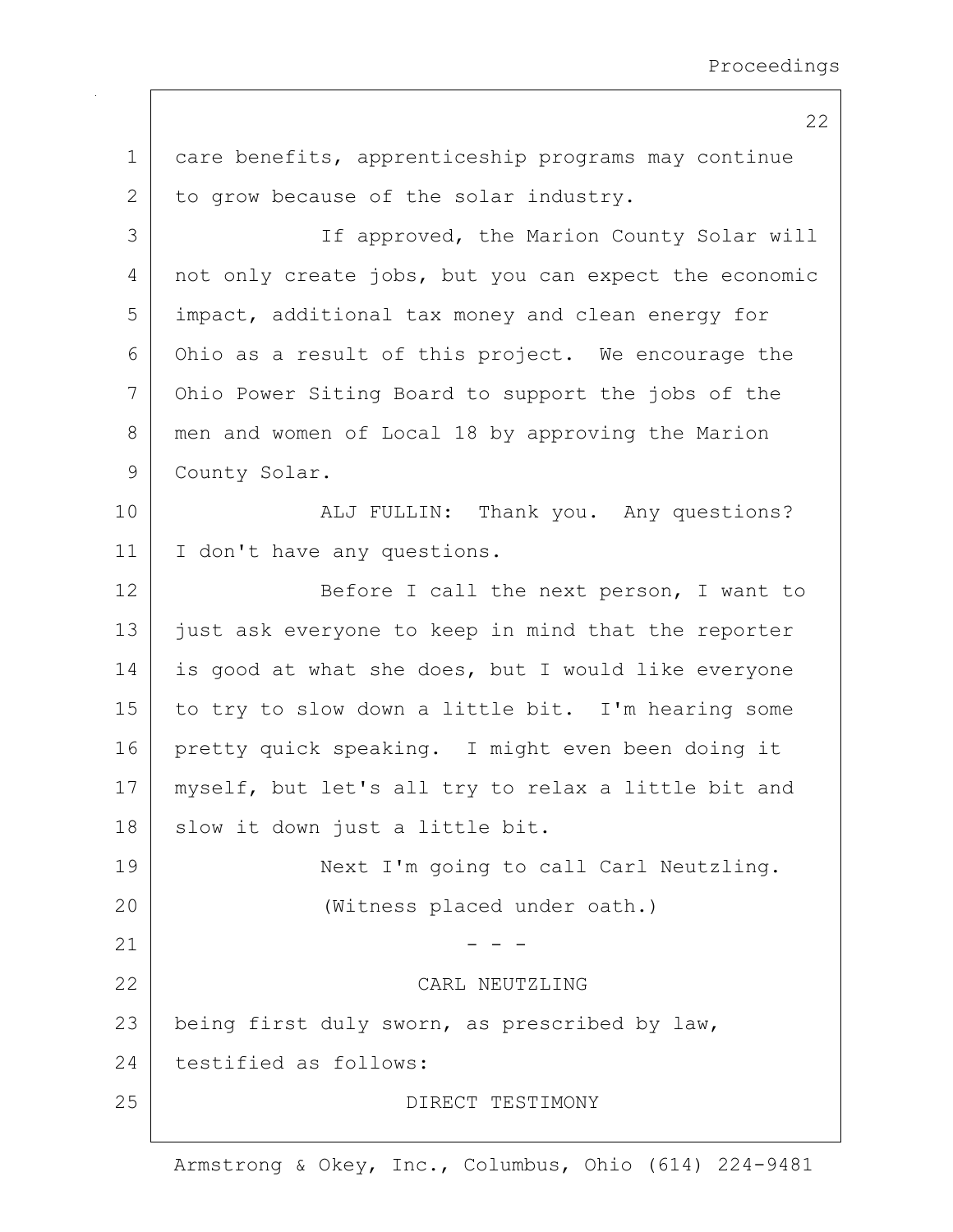| $\mathbf 1$ | MR. NEUTZLING: My name is Carl                        |
|-------------|-------------------------------------------------------|
| 2           | Neutzling, C-A-R-L N-E-U-T-Z-L-I-N-G. I'm a long      |
| 3           | time member of the International Brotherhood of       |
| 4           | Electrical Workers, Local 68. Over my years of        |
| 5           | employment, I've worked many places and around Marion |
| 6           | County. I've watched the transition from coal         |
| 7           | generation to lower or no carbon emissions such as    |
| 8           | solar.                                                |
| 9           | Our rural area of vast farmland is                    |
| 10          | particularly suited to be a great area for this       |
| 11          | project. I give my complete support of the jobs the   |
| 12          | Marion County Solar Project will provide. These       |
| 13          | direct jobs will have a lasting impact on our area.   |
| 14          | I know that the IBEW stands ready to                  |
| 15          | provide the workers necessary to complete the project |
| 16          | in a safe, timely manner. The IBEW has well           |
| 17          | established training programs to ensure this happens. |
| 18          | It is also our intention if given the                 |
| 19          | opportunity, these jobs will become life long careers |
| 20          | in the electrical industry, good paying, steady jobs  |
| 21          | with benefits, jobs that this entire area is in need  |
| 22          | Thank you for your time this evening. I look<br>of.   |
| 23          | forward to working with the Ohio Power Siting Board   |
| 24          | to provide any information I can to ensure the        |
| 25          | project moves forward.                                |
|             |                                                       |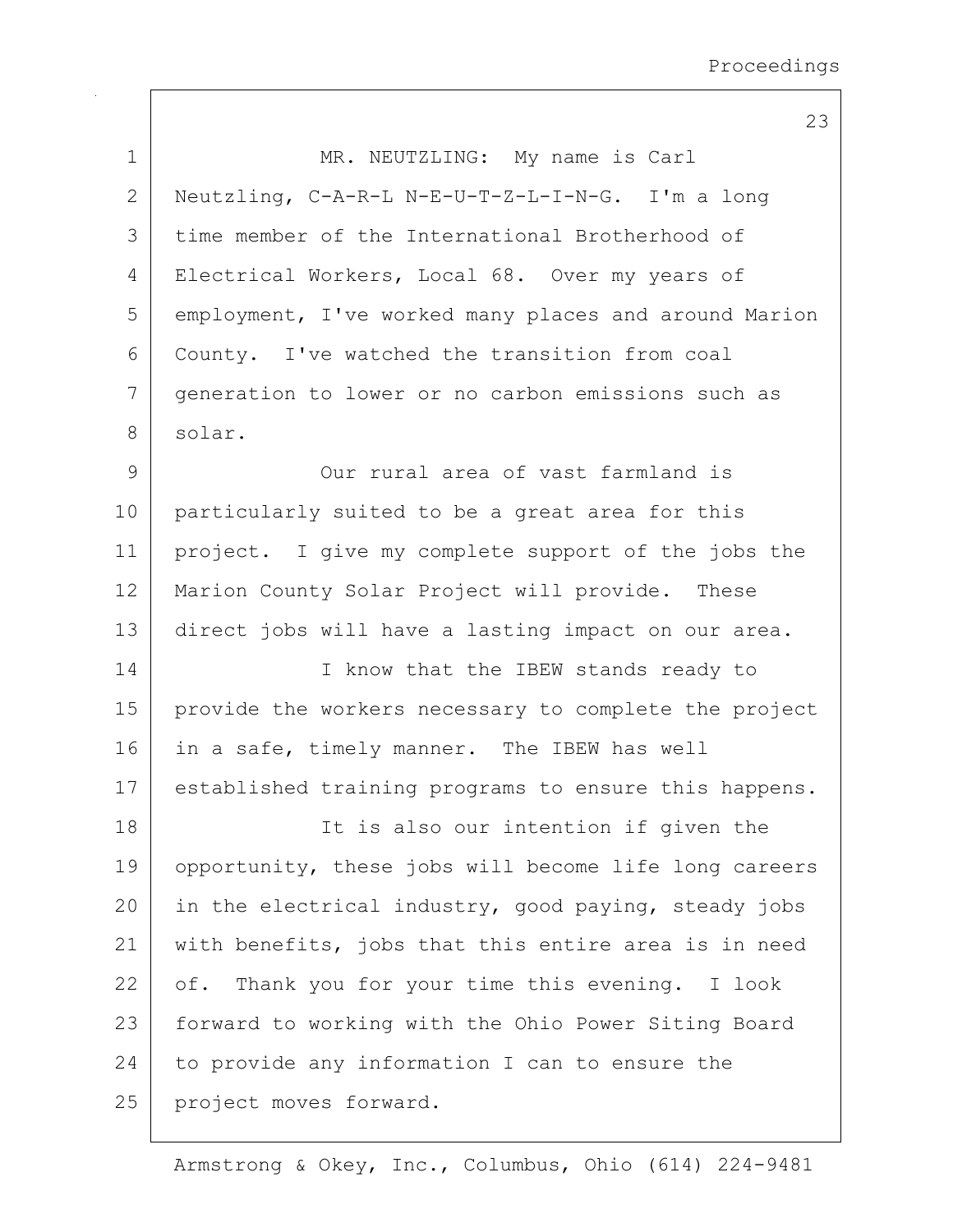| 1              | ALJ FULLIN: Thank you for your                       |
|----------------|------------------------------------------------------|
| $\overline{2}$ | testimony. No questions from either I or the         |
| 3              | attorney from the company.                           |
| 4              | Next is Mike Huffman.                                |
| 5              | (Witness placed under oath.)                         |
| 6              | MR. HUFFMAN: My name is Michael Huffman,             |
| 7              | M-I-C-H-A-E-L H-U-F-F-M-A-N, a resident of Marion,   |
| 8              | Ohio since 1977. My wife is a lifelong resident.     |
| 9              | I've been an electrician since 1977, had             |
| 10             | the opportunity to join the IBEW. And as a retiree   |
| 11             | and Past President, I have been, you know, familiar  |
| 12             | with the electrical industry, and I see the          |
| 13             | importance of moving forward with renewable energy.  |
| 14             | Anything that is out of the ground is going to run   |
| 15             | out, and the more you go for it, the more expensive  |
| 16             | it's going to be.                                    |
| 17             | The solar project here I strongly                    |
| 18             | encourage simply for the tax revenues, the increase  |
| 19             | in the work that we may get out of it and, you know, |
| 20             | just the fact that we're moving forward in a         |
| 21             | renewable energy rather than strictly depending on   |
| 22             | the old fossil fuels. So I just strongly suggest we  |
| 23             | move forward as much as we can. So thank you very    |
| 24             | much.                                                |
| 25             | ALJ FULLIN: Thank you for your                       |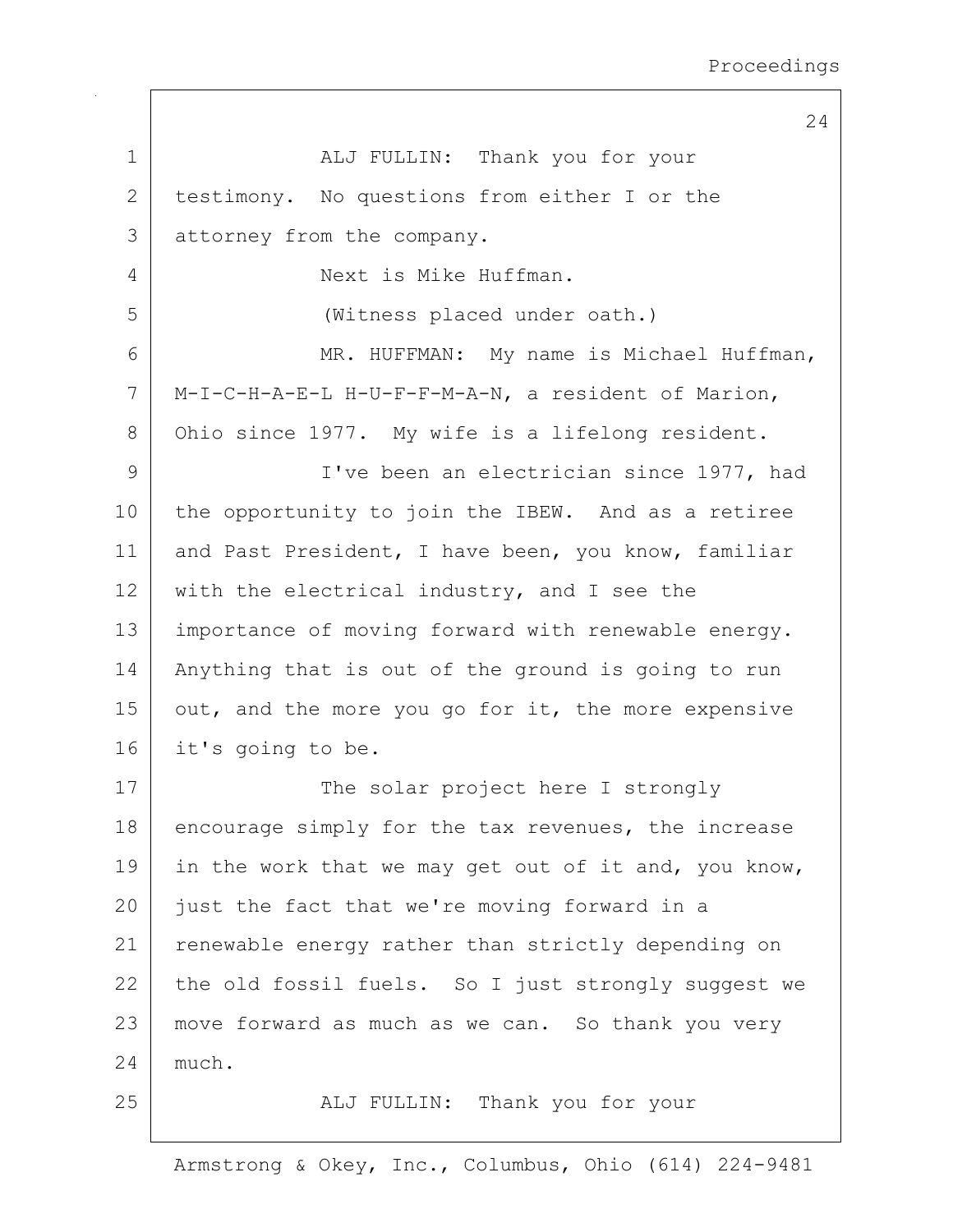25 1 | testimony. No questions from me or from the attorney 2 for the company. 3 Next I'm calling Gus Comstock. 4 Witness placed under oath.)  $5$   $-$  -  $-$ 6 GUS COMSTOCK 7 being first duly sworn, as prescribed by law, 8 testified as follows: 9 DIRECT TESTIMONY 10 MR. COMSTOCK: Gus Comstock, G-U-S 11 C-O-M-S-T-O-C-K. My address is 179 Hunt Rock Drive, 12 Delaware, Ohio. I live in Delaware, but I work in 13 | the region. I'm the Director of the Economic 14 Development Agency that represents Marion County. 15 I'm not here on their behalf. 16 What I want to say is I was at the Ohio 17 Farm Bureau -- Marion Farm Bureau meeting several 18 | months ago and Dale Arnold spoke. I was very 19 | impressed with his comments, and I've adopted 20 something that I learned at that meeting. 21 He was asked "Does the Ohio Farm Bureau 22 support -- is it for or against solar farms?" And 23 | his comment was, "We're not for or against solar 24 farms. We're for the Ohio Power Siting Board for 25 | being a transparent and thorough evaluation." So I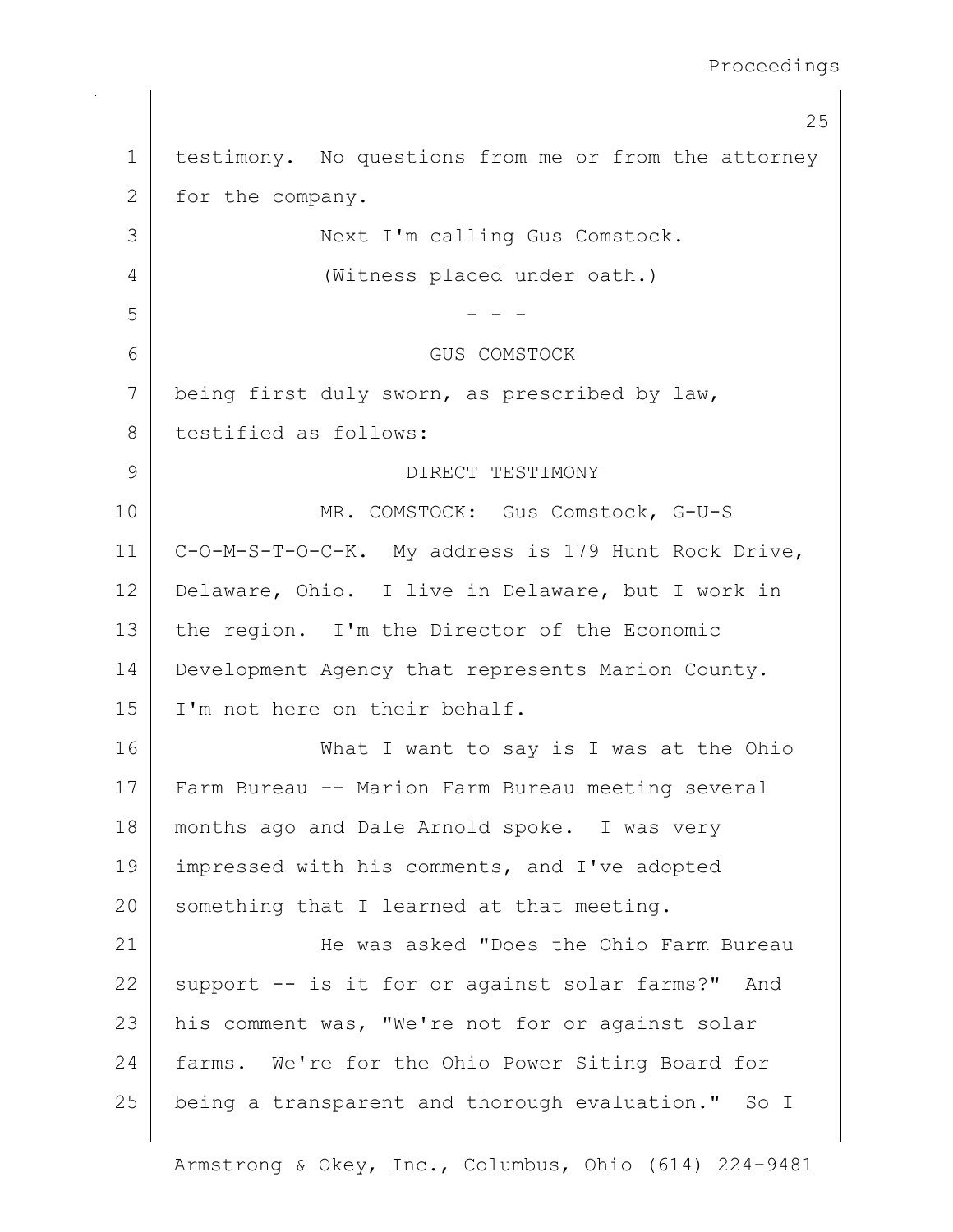1 want to recognize the Ohio Power Siting Board. I'm 2 comfortable that you do a very thorough and efficient 3 | review of the application.

4 Also what I want to say is corporations  $5$  have said that by 2030 they want to be  $-$ - 70 percent 6 of corporate executives said they want to be carbon 7 neutral by 2030. In Marion, we have the Whirlpool 8 Corporation. Their CEO said that by 2030 they want 9 Whirlpool to be carbon neutral.

10 So my job is to attract and retain 11 companies in Marion. It makes my job much easier if 12 Marion can demonstrate that we've embraced 13 alternative sources of energy because our worst 14 nightmare is that a large employer would be looking 15 at sites in the Marion area and that they find we're 16 at the end of a fossil fuel generated electrical 17 system. So having a solar energy facility near here 18 would add value to us attracting the best companies 19 and the best workers to Marion. 20 | ALJ FULLIN: Thank you. No questions 21 from me or from Miss Pirik. 22 Next I'm going to call Jim Bauer. 23 (Witness placed under oath.)  $24$  - - -25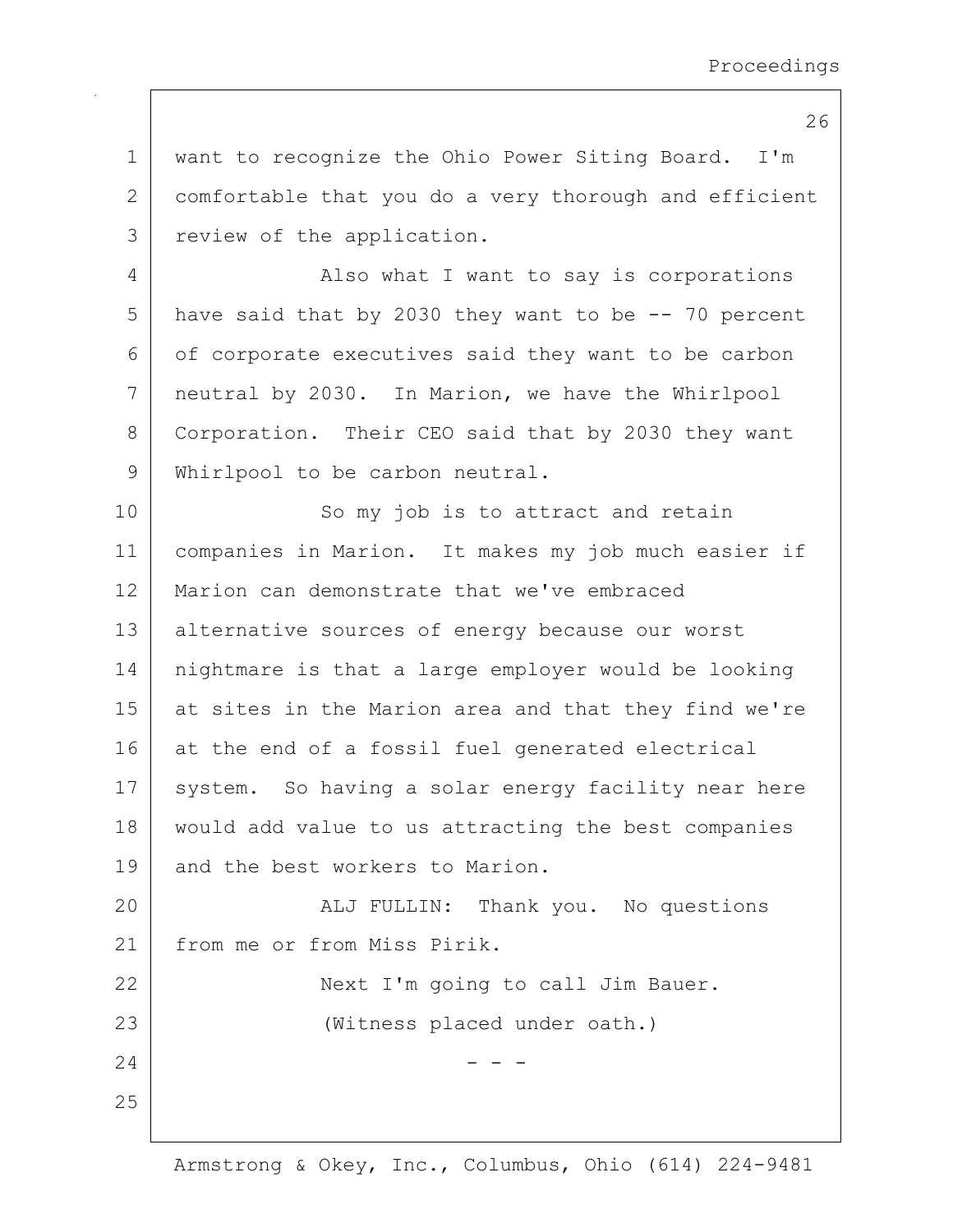27 1 JIM BAUER 2 being first duly sworn, as prescribed by law, 3 | testified as follows: 4 DIRECT TESTIMONY 5 MR. BAUER: This won't go over real well 6 with this crowd, but I don't understand why this is 7 here. It's my assumption that this is farmland that 8 | we're talking about and productive farmland. And if 9 | that's the case, then I don't understand why we're 10 covering some of the best farmland in the United 11 | States with solar panels. 12 Now, wind, you can farm under that. And 13 | I'm saying if this is farmland that we're going over, 14 | I don't understand it. Marion has 175 days of full 15 sun every year. That's not a whole lot. The further 16 you go south, the ground is worse and you have more 17 | sun. Electricity goes over waters. 18 | Referred as the jobs that are going to be 19 | made and are claimed to be made, well, they come and 20 they go. We're quickly becoming a suburb of Columbus 21 and land is being covered by expensive housing. If 22 it's housing that takes over our community, I'm sure 23 it will produce just as much tax and job monies as 24 this solar installation. 25 | So I really don't understand why it's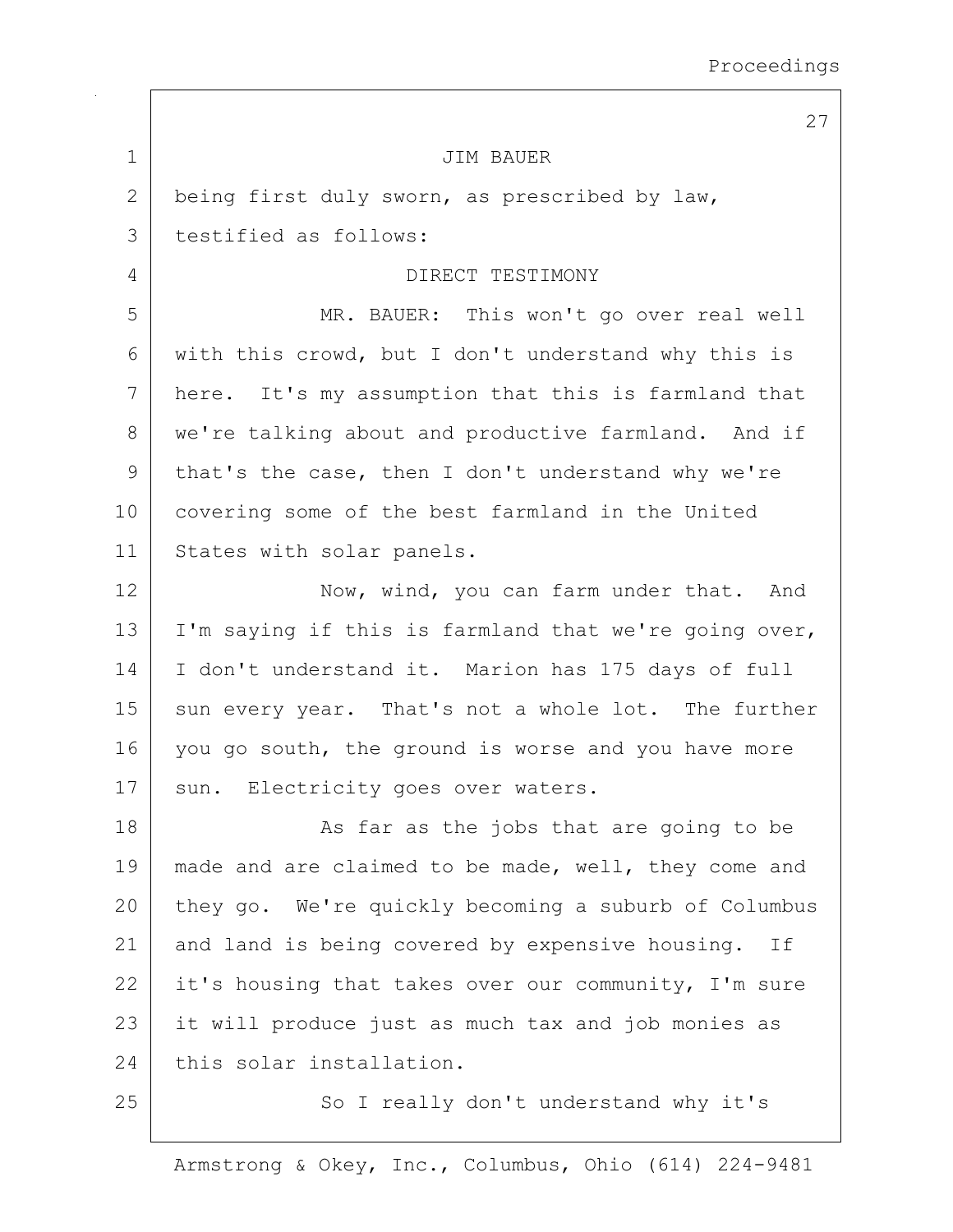28 1 here. If this is productive farmland, I don't know 2 why we'd cover it up. And that's about the extent of 3 it other than the fact that I don't know that 4 anything said here today will change anything, but I 5 just wanted to say that. 6 | ALJ FULLIN: Thank you. Before you're 7 finished, I wanted you to give your name, spell your 8 | name and give your address. 9 | MR. BAUER: It's Jim Bauer, B-A-U-E-R, 10 210 Glad Street, Marion. 11 | ALJ FULLIN: Thank you. 12 | Robert I'm calling David Carnes. 13 (Witness placed under oath.)  $14$  - - -15 DAVID CARNES 16 being first duly sworn, as prescribed by law, 17 testified as follows: 18 DIRECT TESTIMONY 19 MR. CARNES: Good evening. My name is 20 Dave Carnes, D-A-V-E C-A-R-N-E-S. I live in 21 Plymouth. I'm not a resident of the county, but I 22 have done much work here. I've worked here for 23 almost six years steady from everywhere from 24 Whirlpool to downtown, the Center Street Market and 25 all the stuff that is downtown.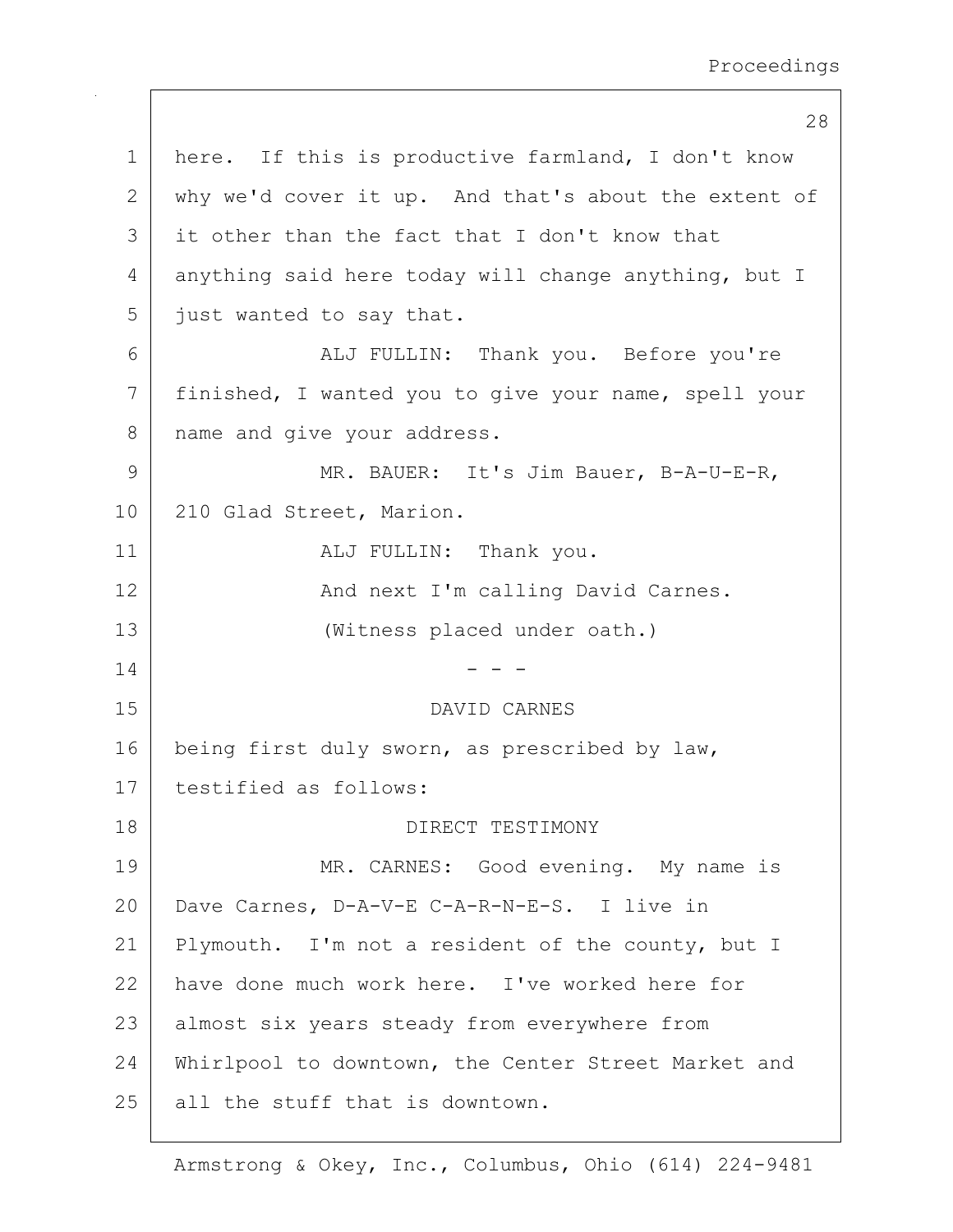|             | 29                                                      |
|-------------|---------------------------------------------------------|
| 1           | And I'm a journeyman electrician, IBEW                  |
| 2           | 688 Mansfield. And Marion County Solar Project is       |
| 3           | important to me as it's going to bring possibly me      |
| 4           | work; if not me, my union brothers and sisters.         |
| 5           | Everyone knows 2020 was a difficult year                |
| 6           | all around, but for a lot of Ohioans, it has been a     |
| 7           | difficult year job wise. It is my understanding that    |
| 8           | the Marion County project would create local            |
| $\mathsf 9$ | construction jobs.                                      |
| 10          | Ohio's pilot program requires use of at                 |
| 11          | least 80 percent local labor. It is my hope these       |
| 12          | jobs will allow myself and my sisters and brothers to   |
| 13          | work. I support this project and am excited getting     |
| 14          | jobs to our area, and thank you for the opportunity     |
| 15          | to speak.                                               |
| 16          | ALJ FULLIN: Thank you. Neither of us                    |
| 17          | have questions. Thank you for your testimony. I've      |
| 18          | reached the end of the sign-up sheet that I have.<br>Is |
| 19          | there any more that are signed up?                      |
| 20          | (No Response.)                                          |
| 21          | ALJ FULLIN: Okay, the answer is no, so                  |
| 22          | I'm going to give the opportunity for anyone who        |
| 23          | didn't testify who still wishes to testify to raise     |
| 24          | their hands and I'll call on them and give them the     |
| 25          | opportunity to testify at this point, so please raise   |
|             |                                                         |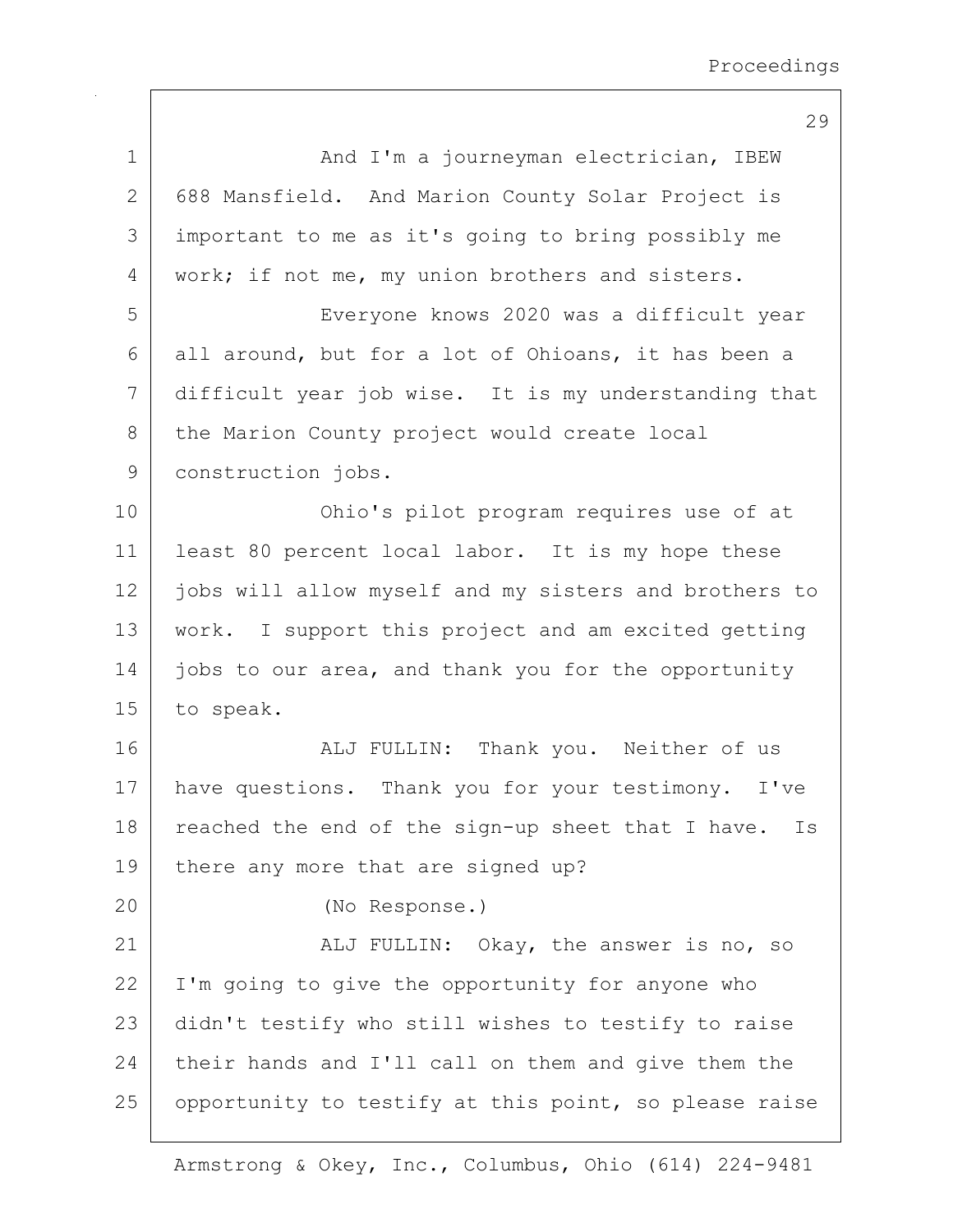1 your hands now.

| $\overline{2}$ | UNIDENTIFIED SPEAKER: I have a question.             |
|----------------|------------------------------------------------------|
| 3              | Can I ask a question or are we just doing comments?  |
| 4              | ALJ FULLIN: Yes, again, I think I tried              |
| 5              | to say this at the beginning, we're just accepting   |
| 6              | testimony, then we're going to go off the record.    |
| 7              | When we're off the record, there's opportunities to  |
| 8              | have questions and answers with people that are here |
| 9              | from the Board or from the company or just general   |
| 10             | discussion, but it won't be on the record, and the   |
| 11             | purpose of the hearing is to get testimony about the |
| 12             | application.                                         |
| 13             | So, again, is there anyone that wants to             |
| 14             | raise their hand and testify? Yes, sir. You want to  |
| 15             | testify?                                             |
| 16             | (Witness placed under oath.)                         |
| 17             | ALJ FULLIN: Again, like the others, give             |
| 18             | your name and address.                               |
| 19             | MR. STOVER:<br>Scott Stover, S-T-O-V-E-R.            |
| 20             | I'm not a resident of Marion County, but I live in   |
| 21             | Crawford County, work in Marion here at the National |
| 22             | Lime and Stone Company. We are neither for or        |
| 23             | against the project, but we are for economic         |
| 24             | development.                                         |
| 25             | Obviously the local impact this job would            |

Armstrong & Okey, Inc., Columbus, Ohio (614) 224-9481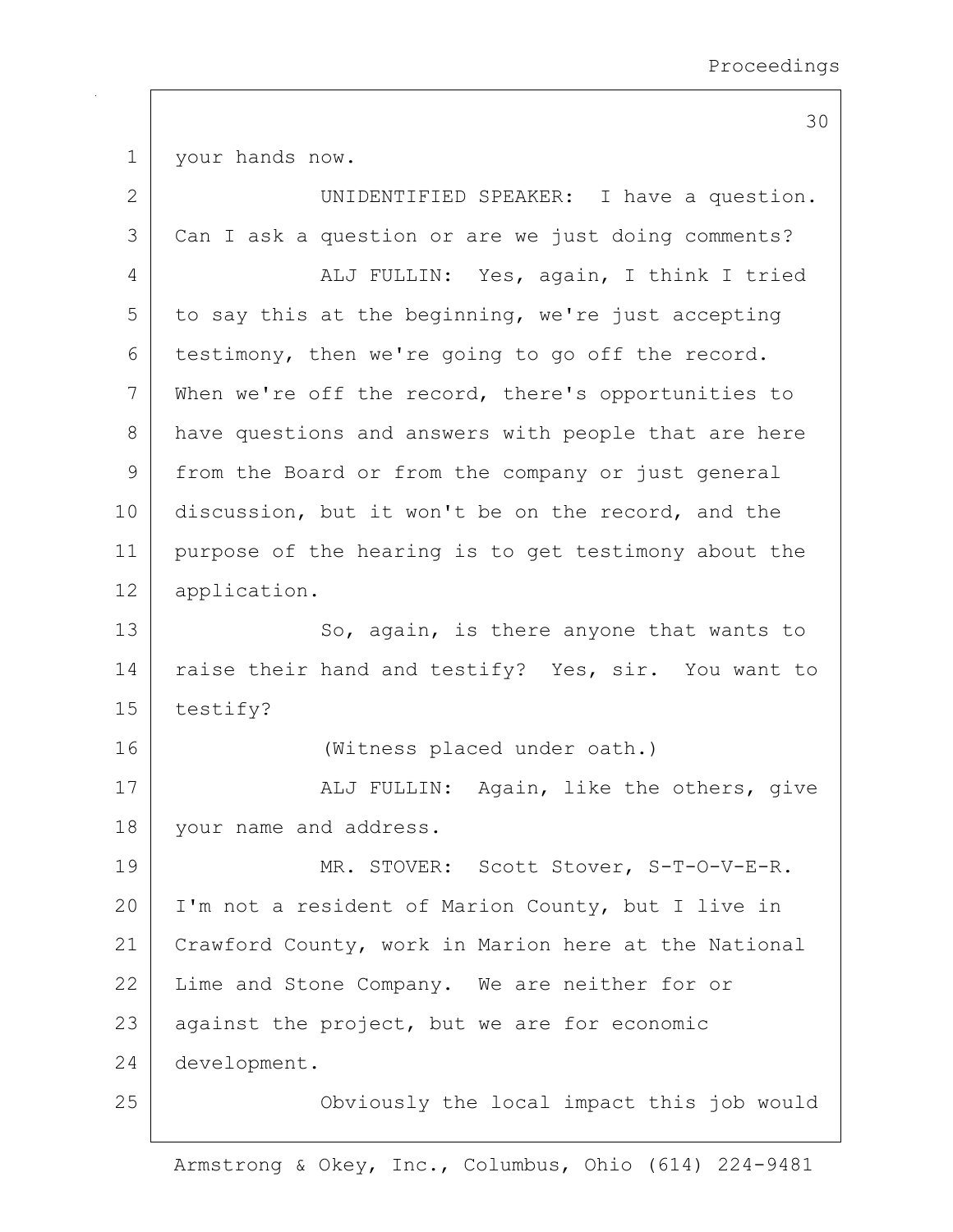|             | 31                                                    |
|-------------|-------------------------------------------------------|
| 1           | have with 900 some acres would be a significant       |
| 2           | impact for jobs in the community, not only for our    |
| 3           | employees but for truck drivers, for restaurants, gas |
| 4           | stations and everything else. So on behalf of our     |
| 5           | company and myself, the economic impact it would      |
| 6           | bring I think would be a big benefit and the clean    |
| 7           | energy benefit as well for the community. Thank you.  |
| 8           | ALJ FULLIN: Thank you. No questions                   |
| $\mathsf 9$ | from me or Miss Pirik.                                |
| 10          | Is there anyone else that wants to raise              |
| 11          | their hand to be recognized?                          |
| 12          | (No Response.)                                        |
| 13          | ALJ FULLIN: I'll show on the record I                 |
| 14          | don't see anyone raising their hand. I want to thank  |
| 15          | everyone that's here tonight for their kind           |
| 16          | attention. I had a good feeling about how we were     |
| 17          | just all able to be here and listen to each other and |
| 18          | that makes it great. I appreciate that, and I         |
| 19          | appreciate everyone that did testify. I appreciate    |
| 20          | all the testimony we got, and I won't linger any      |
| 21          | longer than this. I'll adjourn this meeting for now.  |
| 22          | And the next thing to happen in the case              |
| 23          | will be the administrative hearing in Columbus on     |
| 24          | October the 28th. Again, anyone is welcome to         |
| 25          | attend. It's a public meeting, but the purpose will   |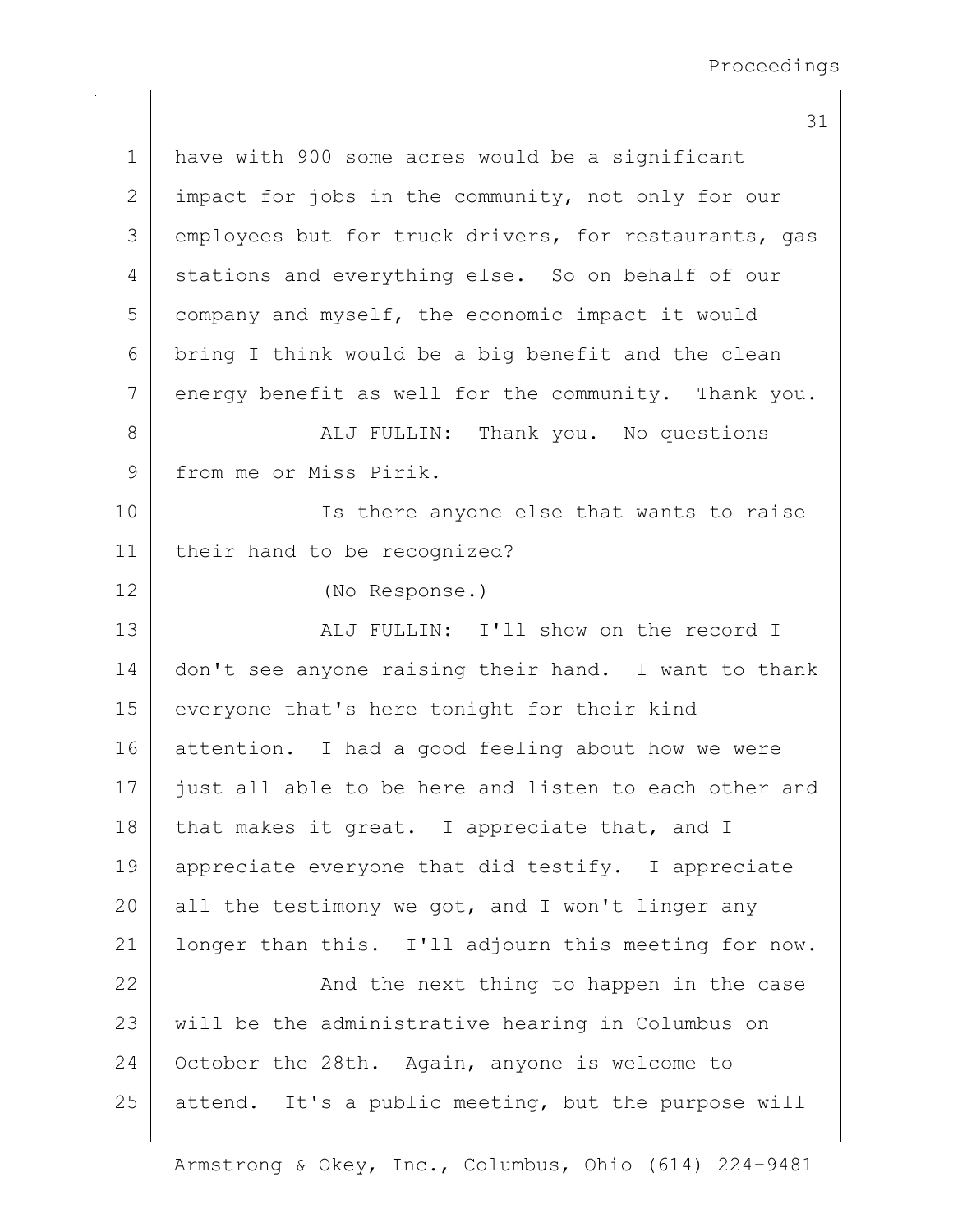1 be for the company and the interveners to put on 2 their evidence in support or not in support, 3 whichever way, put on their evidence regarding the 4 application. 5 When that's concluded, then there will be  $6$  a record from that hearing and from this one that I 7 will use to help draft the Board's decision in the 8 case, and it will be forthcoming based on the record 9 established tonight and at that hearing. 10 | And it will be the Board's decision, 11 although I'll be involved in drafting it, I draft it 12 to meet the needs of the Board, and the Board lets me 13 | know how they want it decided, so that's the way that 14 | will work. I thank everyone, and this hearing is 15 adjourned. Thank you. 16 (The hearing was concluded at 6:38 p.m.)  $17$   $-$  - -18 19 20 21 22 23 24 25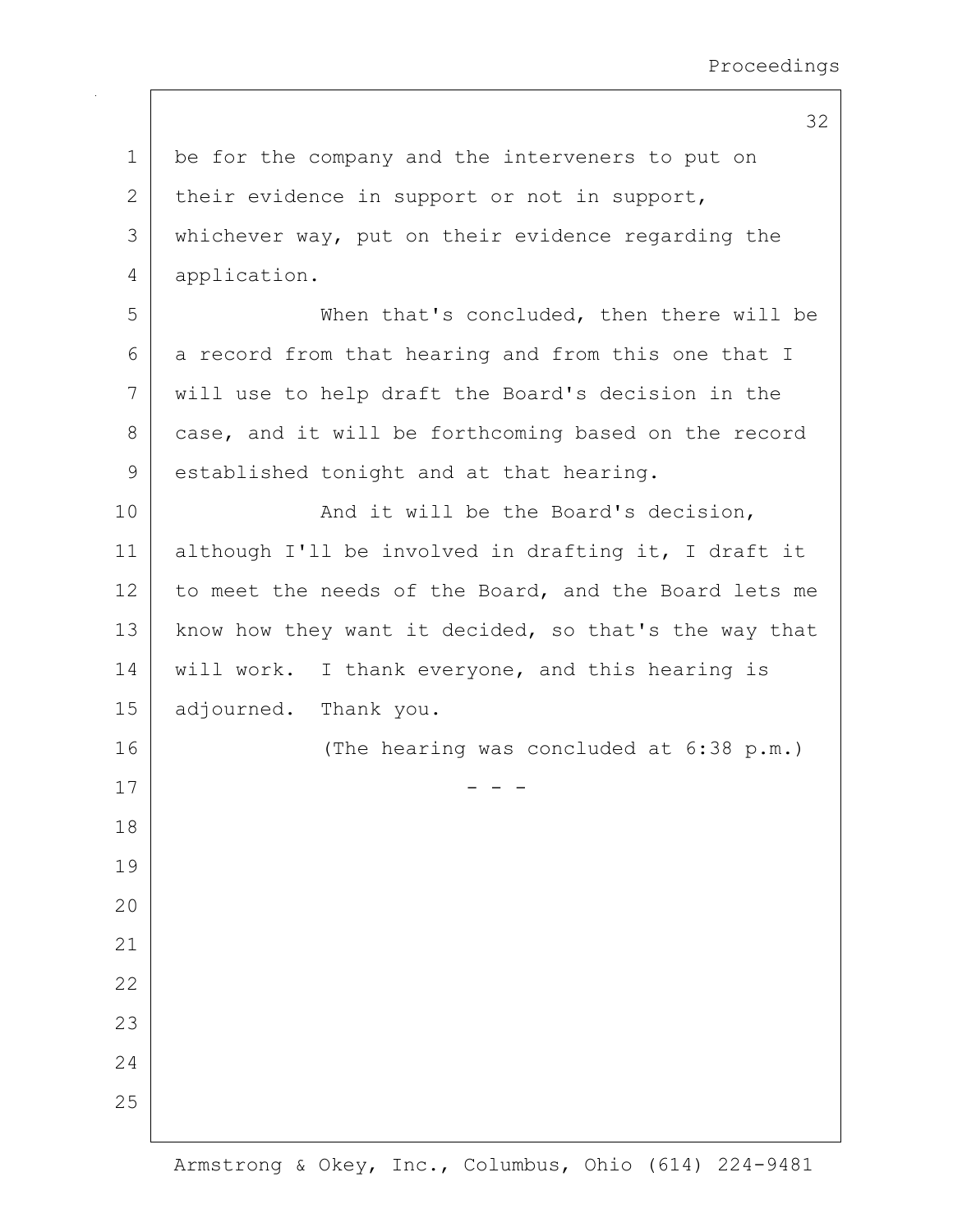|                | 33                                                   |
|----------------|------------------------------------------------------|
| $\mathbf 1$    | CERTIFICATE                                          |
| $\overline{2}$ | I do hereby certify that the foregoing is            |
| 3              | a true and correct transcript of the proceedings     |
| 4              | taken by me in this matter on Tuesday, September 28, |
| 5              | 2021, and carefully compared with my original        |
| 6              | stenographic notes.                                  |
| 7              |                                                      |
| $\,8\,$        |                                                      |
| $\mathcal{G}$  |                                                      |
| 10             |                                                      |
| 11             | Cynthia L. Cunningham                                |
| 12             |                                                      |
| 13             |                                                      |
| 14             |                                                      |
| 15             |                                                      |
| 16             |                                                      |
| 17             |                                                      |
| 18             |                                                      |
| 19             |                                                      |
| 20             |                                                      |
| 21             |                                                      |
| 22             |                                                      |
| 23             |                                                      |
| 24             |                                                      |
| 25             |                                                      |
|                |                                                      |

 $\Box$